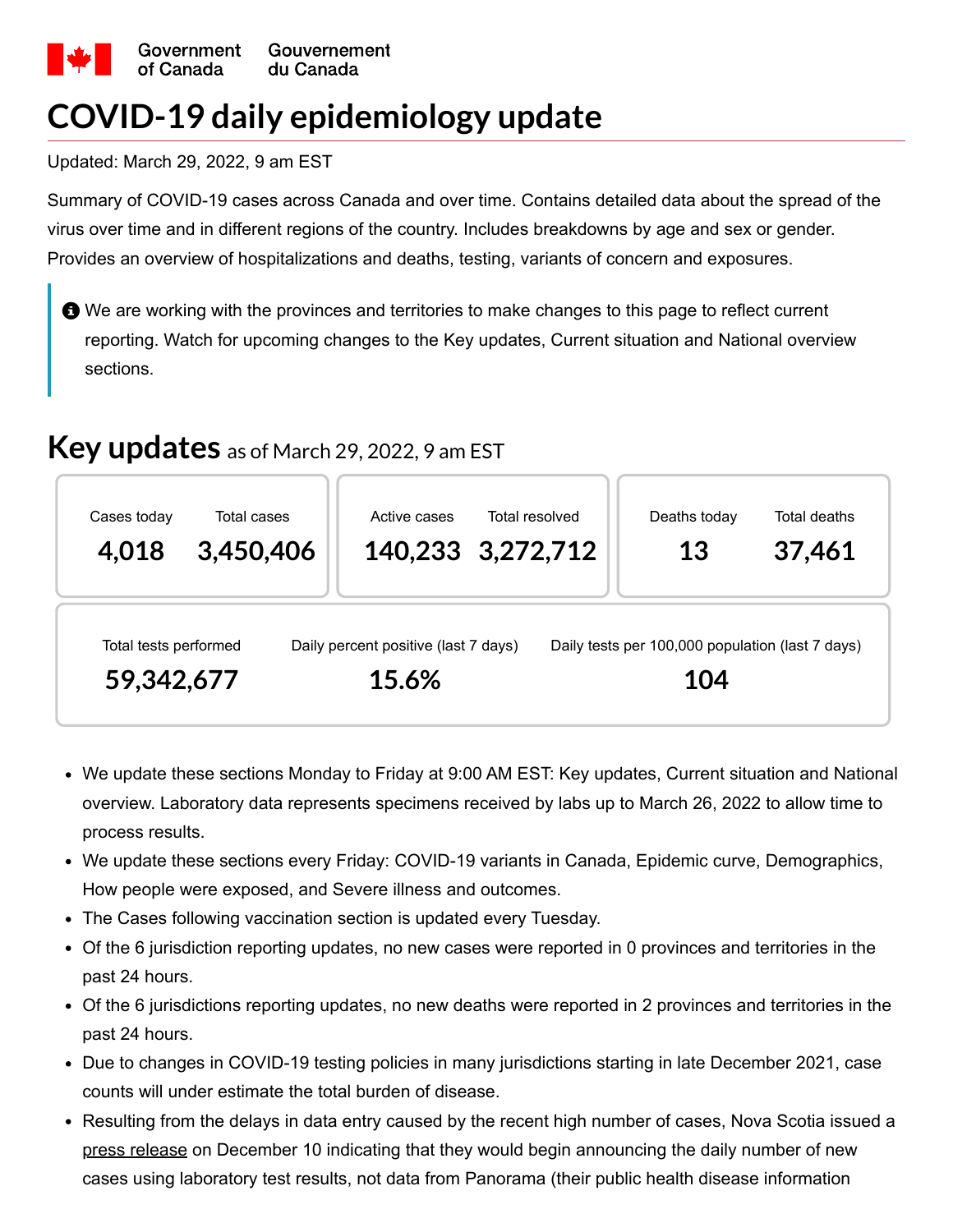system) on the [Nova Scotia COVID-19 Dashboard.](https://experience.arcgis.com/experience/204d6ed723244dfbb763ca3f913c5cad) These reporting changes are expected to be temporary. In the absence of Panorama data, we will report Nova Scotia's cumulative cases up until December 9 and add the daily lab positive cases reported. We will use the estimated number of active cases from Nova Scotia's updates to calculate the number of recoveries as of December 10. Once Nova Scotia resumes reporting case data from Panorama, our data will be retroactively corrected.

- As of February 7, 2022, [Saskatchewan is reporting COVID-19 epidemiological information weekly](https://www.saskatchewan.ca/government/news-and-media/2022/february/03/living-with-covid-transition-of-public-health-management) on Thursdays. Their reporting week runs from Sunday to Saturday. As a result, statistics for the most recent 5-11 days are not available for Saskatchewan. Indicators for the last 7 days and the last 14 days are presented as "not available" or "NA". Cumulative case and death indicators reflect Saskatchewan data from the most recent [Weekly COVID-19 Situation Report.](https://www.saskatchewan.ca/government/health-care-administration-and-provider-resources/treatment-procedures-and-guidelines/emerging-public-health-issues/2019-novel-coronavirus/cases-and-risk-of-covid-19-in-saskatchewan)
- As of March 7, 2022, [Nova Scotia is reporting COVID-19 epidemiological information weekly](https://novascotia.ca/news/release/?id=20220304004) on Thursdays. The Thursday updates will reflect data up until Wednesday. As a result, statistics for the most recent 1-7 days are not available for Nova Scotia. Indicators for the last 7 days and the last 14 days are presented as "not available" or "NA". Cumulative case and death indicators reflect Nova Scotia data from the most recent [Nova Scotia COVID-19 Dashboard](https://experience.arcgis.com/experience/204d6ed723244dfbb763ca3f913c5cad).
- The national count displayed represents the most recent data publicly available for all 13 provinces and territories. This count may exceed the sum of the individual provincial and territorial counts displayed in the maps for the last 1, 7, and 14 days.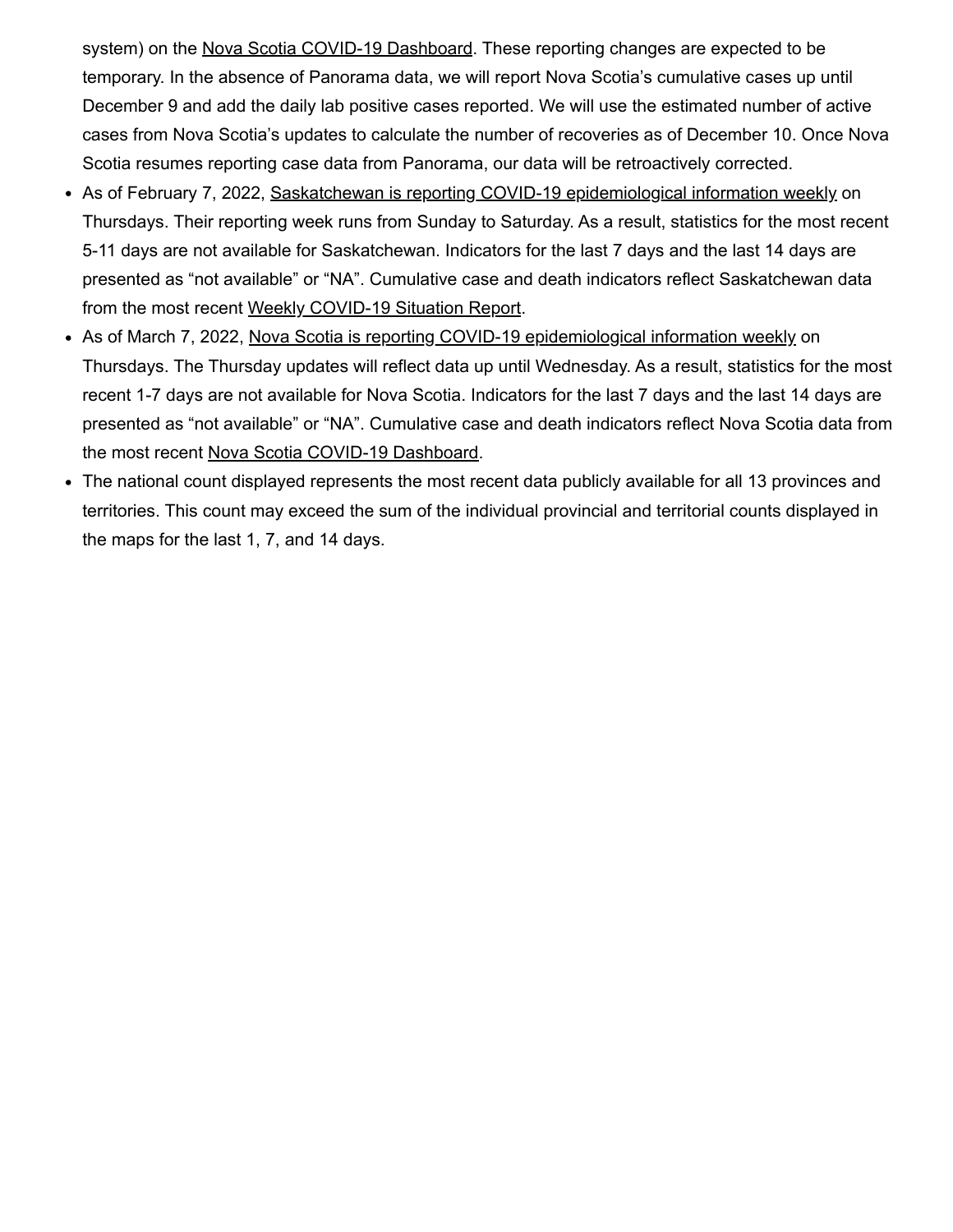### <span id="page-2-0"></span>**Current situation**



The count of cases (last 7 days) of COVID-19 in **Canada** was **41,048** as of March 28, 2022.

a. This information is based on data our provincial and territorial partners published on cases, deaths, and testing daily, and are current as of the day they are published. Today's numbers are current as of March 28, 2022. For the most up to date data for any province, territory or city, please visit their website. The number of cases or deaths reported on previous days may differ slightly from those on the provincial and territorial websites as these websites may update historic case and death counts as new information becomes available.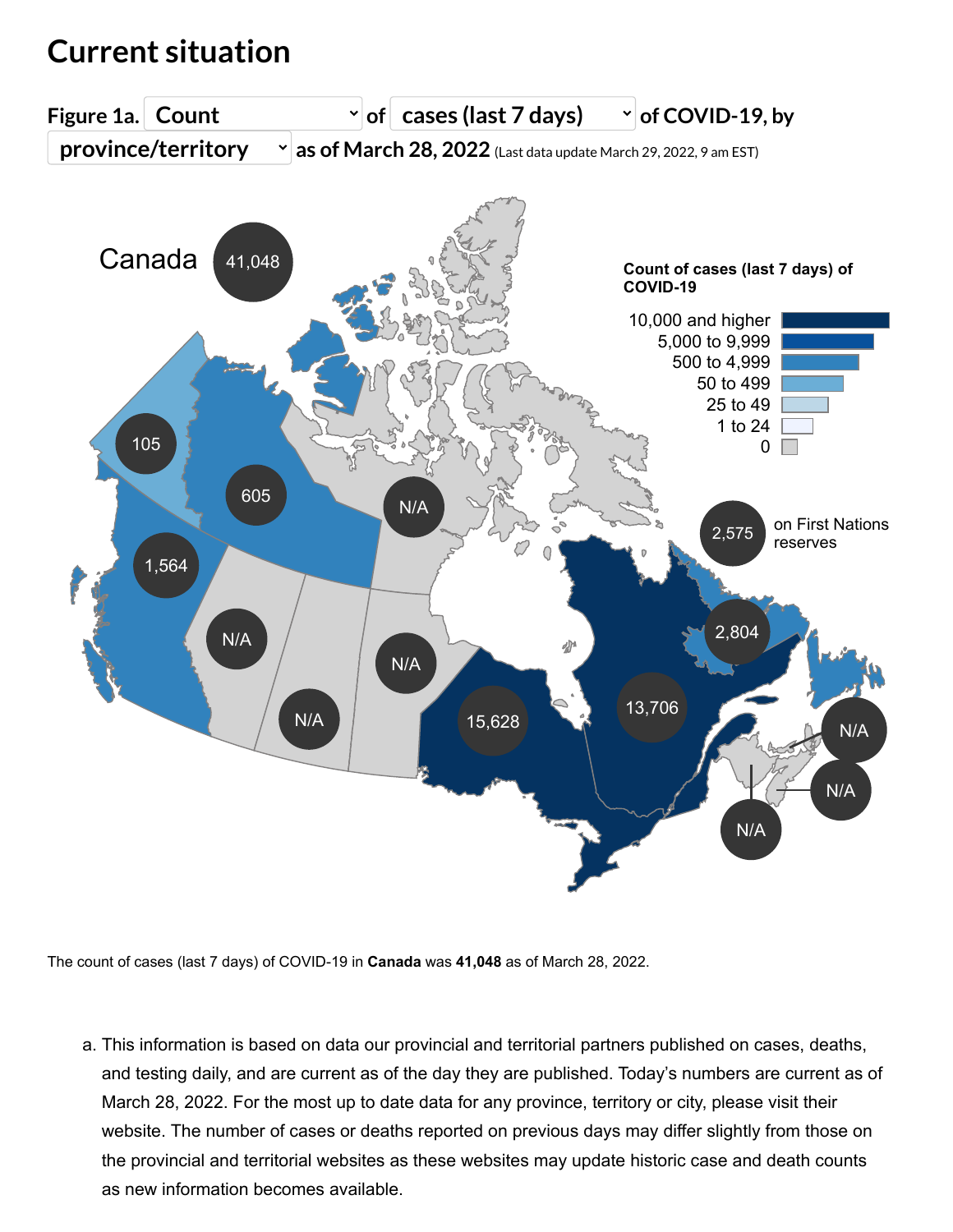- b. Due to changes in COVID-19 testing policies in many jurisdictions starting in late December 2021, case counts will under estimate the total burden of disease.
- c. Resulting from the delays in data entry caused by the recent high number of cases, Nova Scotia issued a [press release](https://novascotia.ca/news/release/?id=20211210011) on December 10 indicating that they would begin announcing the daily number of new cases using laboratory test results, not data from Panorama (their public health disease information system) on the [Nova Scotia COVID-19 Dashboard.](https://experience.arcgis.com/experience/204d6ed723244dfbb763ca3f913c5cad) These reporting changes are expected to be temporary. In the absence of Panorama data, we will report Nova Scotia's cumulative cases up until December 9 and add the daily lab positive cases reported. We will use the estimated number of active cases from Nova Scotia's updates to calculate the number of recoveries as of December 10. Once Nova Scotia resumes reporting case data from Panorama, our data will be retroactively corrected.
- d. [Saskatchewan,](https://www.saskatchewan.ca/government/news-and-media/2022/february/03/living-with-covid-transition-of-public-health-management) [New Brunswick,](https://www2.gnb.ca/content/gnb/en/corporate/promo/covid-19/news/news_release.2022.03.0129.html) and [Manitoba](https://news.gov.mb.ca/news/index.html?item=53900) provide COVID-19 updates every Thursday. These updates reflect data up until Saturday.
- e. [Nova Scotia](https://novascotia.ca/news/release/?id=20220304004) provides COVID-19 updates every Thursday. These updates reflect data up until Wednesday.
- f. [Nunavut](https://www.gov.nu.ca/health/information/covid-19-novel-coronavirus) provides COVID-19 updates every Tuesday. These updates reflect data up until Sunday.
- g. [Alberta](https://www.alberta.ca/release.cfm?xID=82135CFA5BAD6-F10B-DDED-767B77896FEEBA78) provides COVID-19 updates every Wednesday. These updates reflect data up until Monday.
- h. [Prince Edward Island](https://www.princeedwardisland.ca/en/information/health-and-wellness/moving-on-transition-plan-to-living-with-covid-19#utm_source=redirect&utm_medium=url&utm_campaign=movingon) provides COVID-19 updates every Tuesday.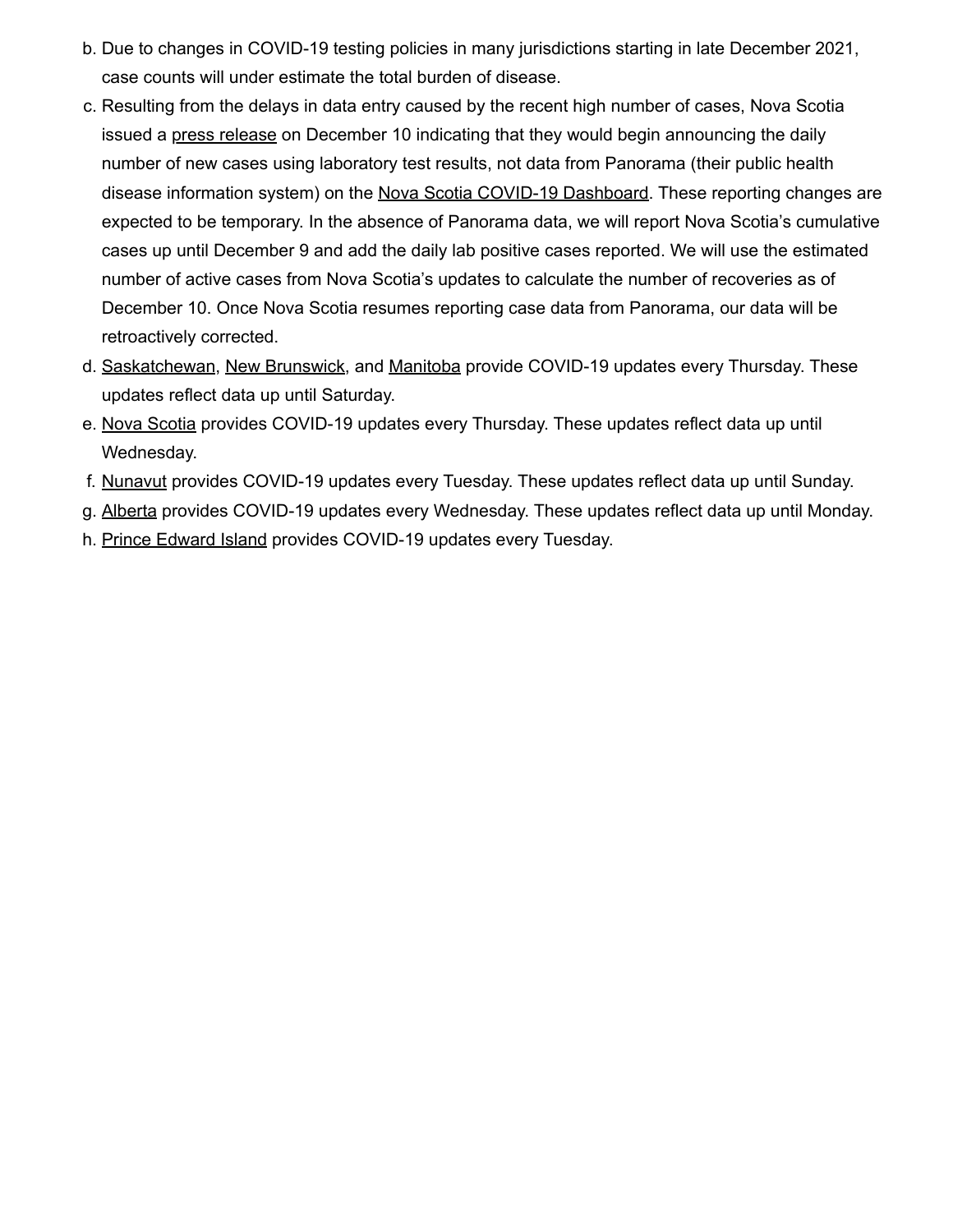#### <span id="page-4-0"></span>**Areas in Canada with cases of COVID-19 as of March 28, 2022**

|                                 | <b>Total cases</b> |                   | Cases last 7<br>days |                   | <b>Active cases</b> |                   | Resolved  | <b>Deaths</b> |                   | Deaths last 7<br>days |                   | <b>Total tests</b><br>performed | <b>Moving</b><br>average tests<br>performed last<br>7 days |                   | <b>Moving</b><br>average<br>positivity<br>last 7 days |
|---------------------------------|--------------------|-------------------|----------------------|-------------------|---------------------|-------------------|-----------|---------------|-------------------|-----------------------|-------------------|---------------------------------|------------------------------------------------------------|-------------------|-------------------------------------------------------|
| Location                        | Count              | Rate <sup>®</sup> | Count                | Rate <sup>®</sup> | Count               | Rate <sup>®</sup> | Count     | Count         | Rate <sup>®</sup> | Count                 | Rate <sup>*</sup> | Count                           | Count                                                      | Rate <sup>®</sup> | Percent                                               |
| <b>British Columbia</b>         | 355,648            | 6.820             | 1.564                | 30                | 42,126              | 808               | 310.533   | 2,989         | 57                | 15                    | 0.3               | 5,783,811                       | 4.155                                                      | 80                | 6.6%                                                  |
| Alberta                         | 536,166            | 12.068            | N/A                  | N/A               | N/A                 | N/A               | N/A       | 4.044         | 91                | N/A                   | N/A               | 6,894,679                       | 2.170                                                      | 49                | 25.0%                                                 |
| Saskatchewan                    | 131,028            | 11.106            | N/A                  | N/A               | N/A                 | N/A               | N/A       | 1.209         | 102               | N/A                   | N/A               | 1,510,693                       | 1.064                                                      | 90                | 13.7%                                                 |
| Manitoba                        | 134,907            | 9.749             | N/A                  | N/A               | N/A                 | N/A               | N/A       | 1.739         | 126               | N/A                   | N/A               | 1.485.656                       | 922                                                        | 67                | 14.6%                                                 |
| Ontario                         | 1,155,046          | 7,791             | 15,628               | 105               | 19,436              | 131               | 1,123,205 | 12,405        | 84                | 69                    | 0.5               | 23,334,063                      | 13,727                                                     | 93                | 12.8%                                                 |
| Quebec                          | 959,212            | 11.148            | 13.706               | 159               | 18.492              | 215               | 926.395   | 14,325        | 166               | 60                    | 0.7               | 16.776.419                      | 12.929                                                     | 150               | 14.7%                                                 |
| Newfoundland<br>and Labrador    | 37,411             | 7.187             | 2,804                | 539               | 12,146              | 2,333             | 25,162    | 103           | 20                | 16                    | 3.1               | 619,656                         | 1,241                                                      | 238               | 32.9%                                                 |
| <b>New Brunswick</b>            | 45,101             | 5.715             | N/A                  | N/A               | N/A                 | N/A               | N/A       | 336           | 43                | N/A                   | N/A               | 771.403                         | 1,377                                                      | 174               | 32.1%                                                 |
| Nova Scotia                     | 54,812             | 5.525             | N/A                  | N/A               | N/A                 | N/A               | N/A       | 245           | 25                | N/A                   | N/A               | 1.820.406                       | 2.126                                                      | 214               | 27.0%                                                 |
| <b>Prince Edward</b><br>Island  | 23,345             | 14,207            | N/A                  | N/A               | N/A                 | N/A               | N/A       | 16            | 10                | N/A                   | N/A               | 258,033                         | 57                                                         | 34                | 13.1%                                                 |
| Yukon                           | 3.770              | 8.770             | 105                  | 244               | 79                  | 184               | 3.667     | 24            | 56                | $\overline{1}$        | 2.3               | 9.129                           | N/A                                                        | N/A               | N/A                                                   |
| Northwest<br><b>Territories</b> | 10,547             | 23.178            | 605                  | 1.330             | 591                 | 1.299             | 9.935     | 21            | 46                | $\mathbf 0$           | 0.0               | 40.518                          | 19                                                         | 43                | 26.8%                                                 |
| Nunavut                         | 3,400              | 8.629             | N/A                  | N/A               | N/A                 | N/A               | N/A       | 5             | 13                | N/A                   | N/A               | 38.135                          | 26                                                         | 66                | 26.9%                                                 |
| Canada                          | 3,450,406          | 9.022             | 41.048               | 107               | 140,233             | 367               | 3,272,712 | 37.461        | 98                | 185                   | 0.5               | 59,342,677                      | 39.812                                                     | 104               | 15.6%                                                 |

 $*$  Rate per 100,000 population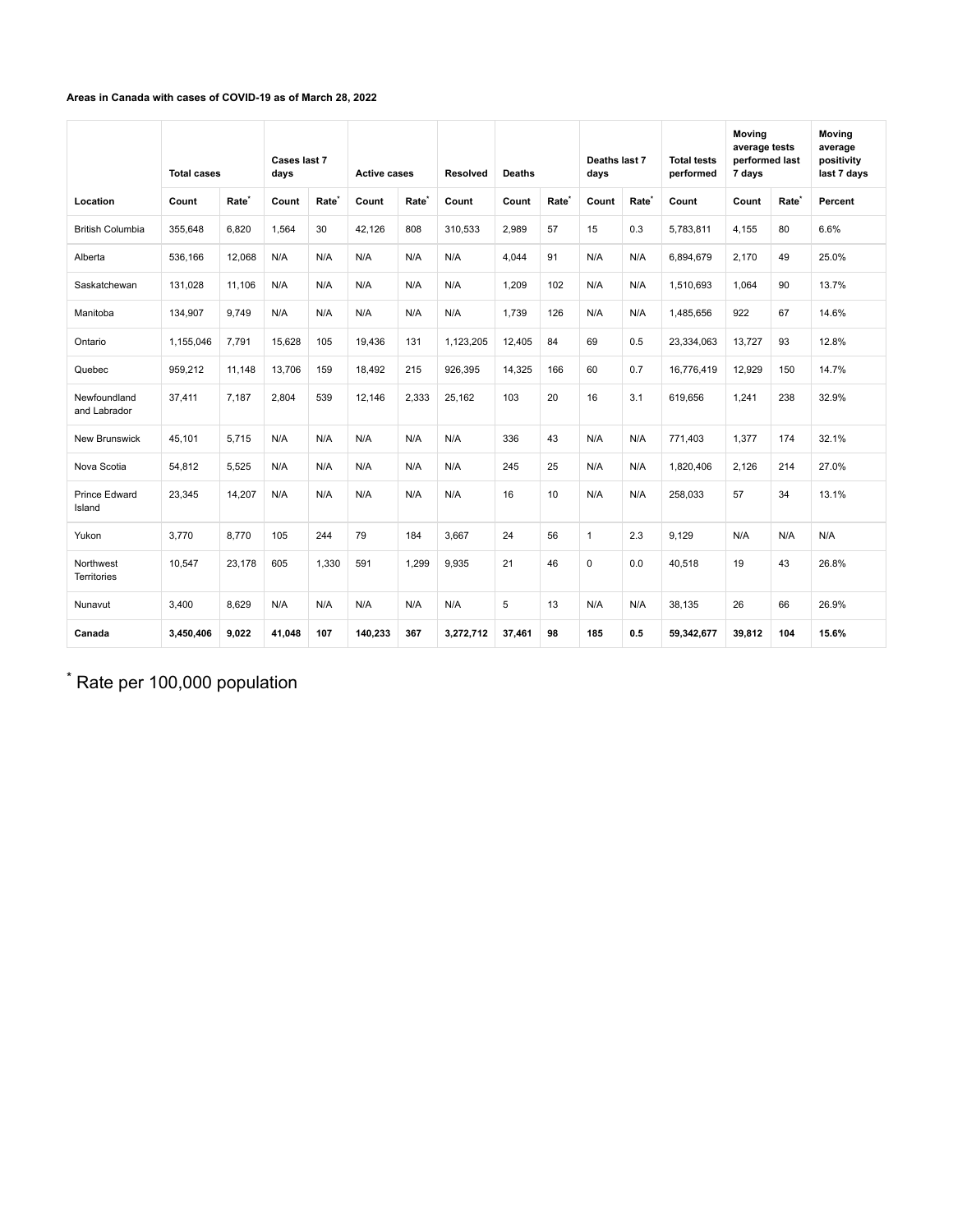



01 Apr '20 **o**rite 01 Oct 120 01 Jan 21 01 Apr **01 Jul 12-1 01 Oct 121 01 Jan 22** 

Reporting date

0 Apr 120 **01 Jul 120 01 Oct 120 01** Jan 121 **01 Apr 121 01 Jul 121 01 Oct 121** 01 Jan 12

Reporting date

**01 Jan 22** 

0

01 Apr 120 **01 Jul 120 OCELLA 01 Jan 121 01 Apr 121 01 Jul 121 01 Oct 1/21 01 Jan 22** 

Reporting date

 $\Omega$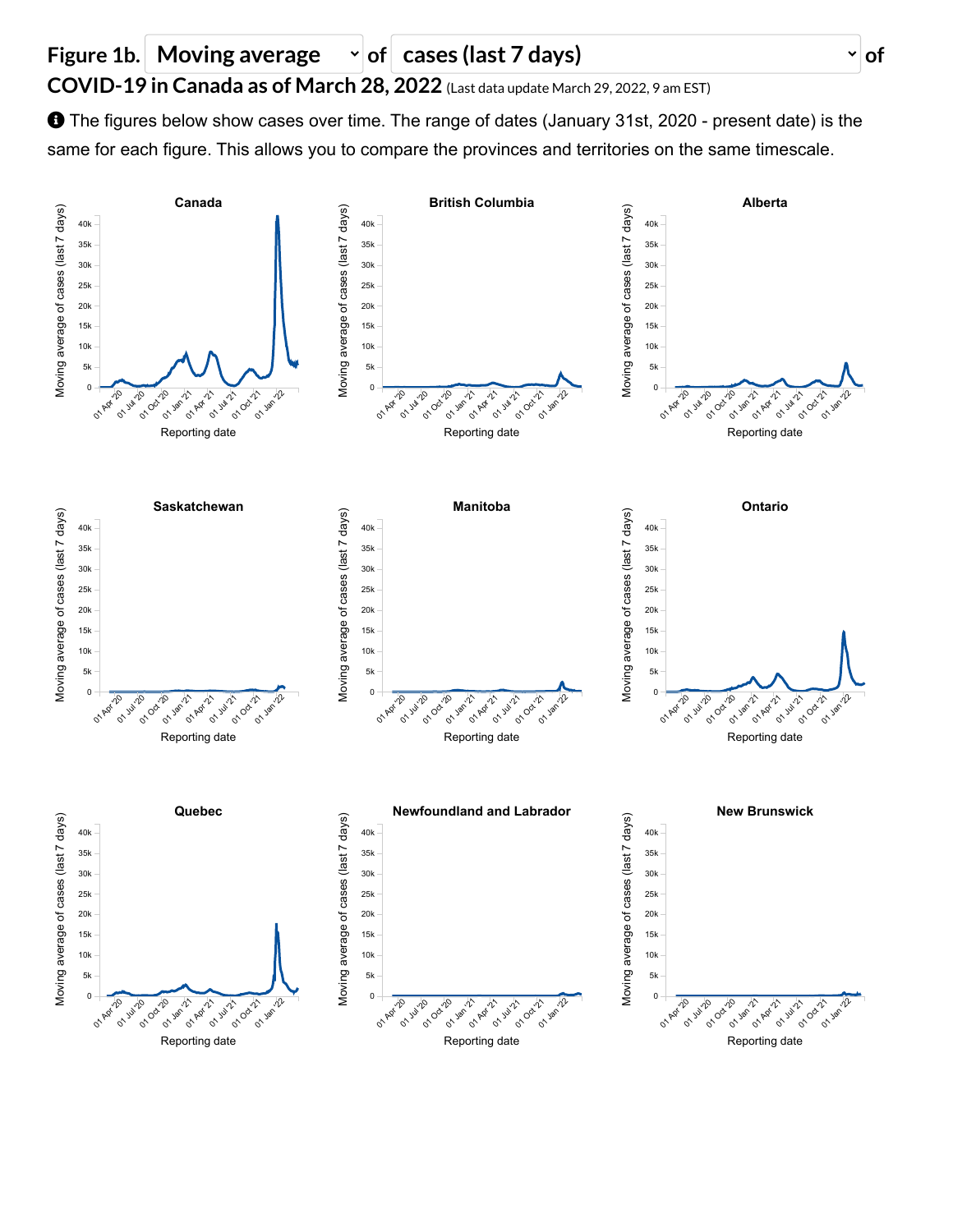

- a. Due to changes in COVID-19 testing policies in many jurisdictions starting in late December 2021, case counts will under estimate the total burden of disease.
- b. This information is based on data from our provincial and territorial partners. Data about cases was last updated on March 28, 2022. Laboratory data includes specimens received by labs up to March 26, 2022. For the most up to date data for any province, territory or city, please visit their web site.
- c. The 7-day moving average is the total of the daily numbers for the previous 7 days (up to and including the day of the last update), divided by the number of days for which data is available. We go back and update the moving averages as provinces and territories submit more data. We calculate the national 7-day moving average by summing the 7-day moving average from the provinces and territories then dividing by the national population if a rate is calculated.
- d. Resulting from the delays in data entry caused by the recent high number of cases, Nova Scotia issued a [press release](https://novascotia.ca/news/release/?id=20211210011) on December 10 indicating that they would begin announcing the daily number of new cases using laboratory test results, not data from Panorama (their public health disease information system) on the [Nova Scotia COVID-19 Dashboard.](https://experience.arcgis.com/experience/204d6ed723244dfbb763ca3f913c5cad) These reporting changes are expected to be temporary. In the absence of Panorama data, we will report Nova Scotia's cumulative cases up until December 9 and add the daily lab positive cases reported. We will use the estimated number of active cases from Nova Scotia's updates to calculate the number of recoveries as of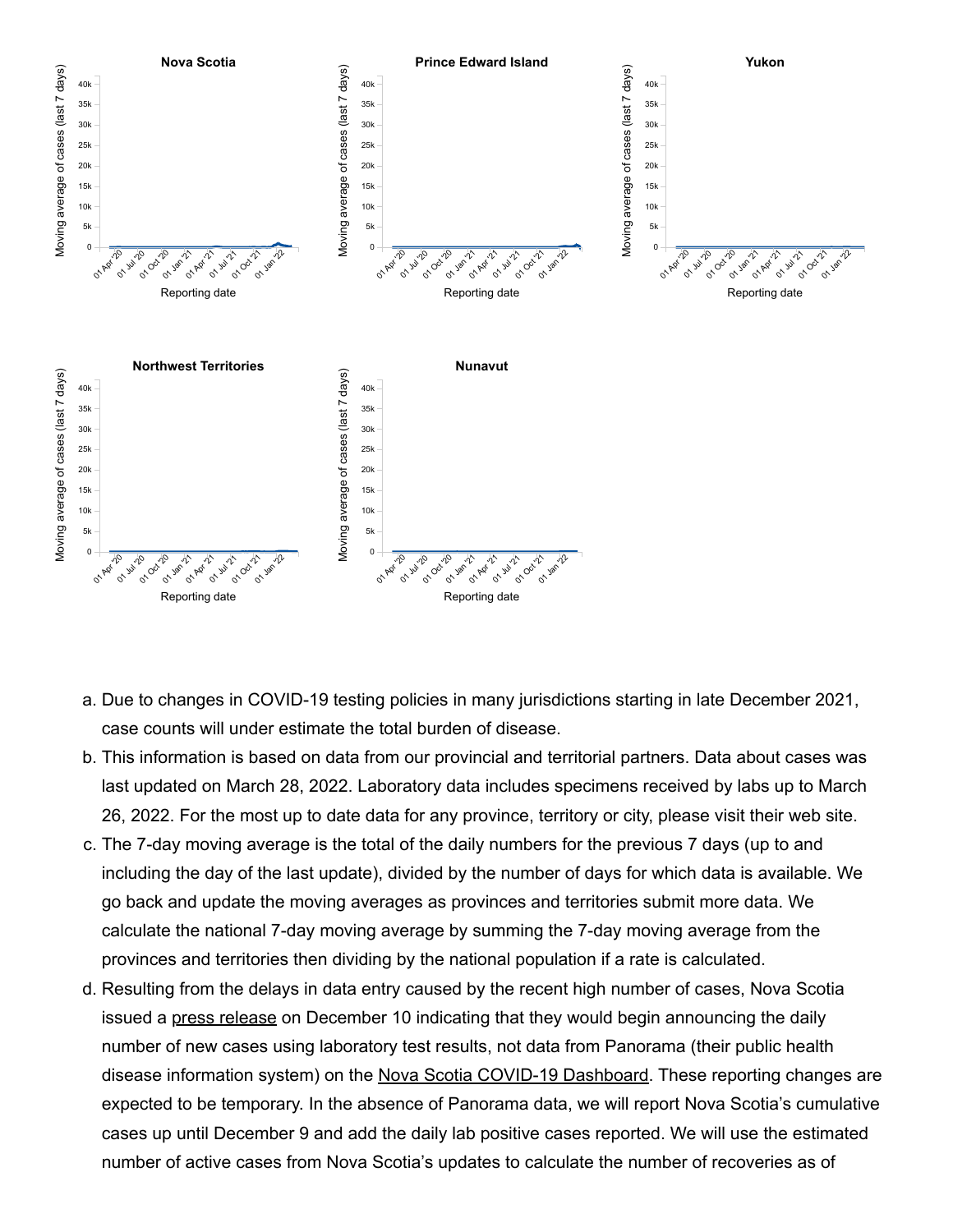December 10. Once Nova Scotia resumes reporting case data from Panorama, our data will be retroactively corrected.

#### [Downloadable data \(in .csv format\).](http://health-infobase.canada.ca/src/data/covidLive/covid19-download.csv)

Due to changes in COVID-19 testing policies in many jurisdictions starting in late December 2021, case counts will under estimate the total burden of disease.

Note: Out of the total number of people tested, 76 were repatriated travellers, of which 13 were cases.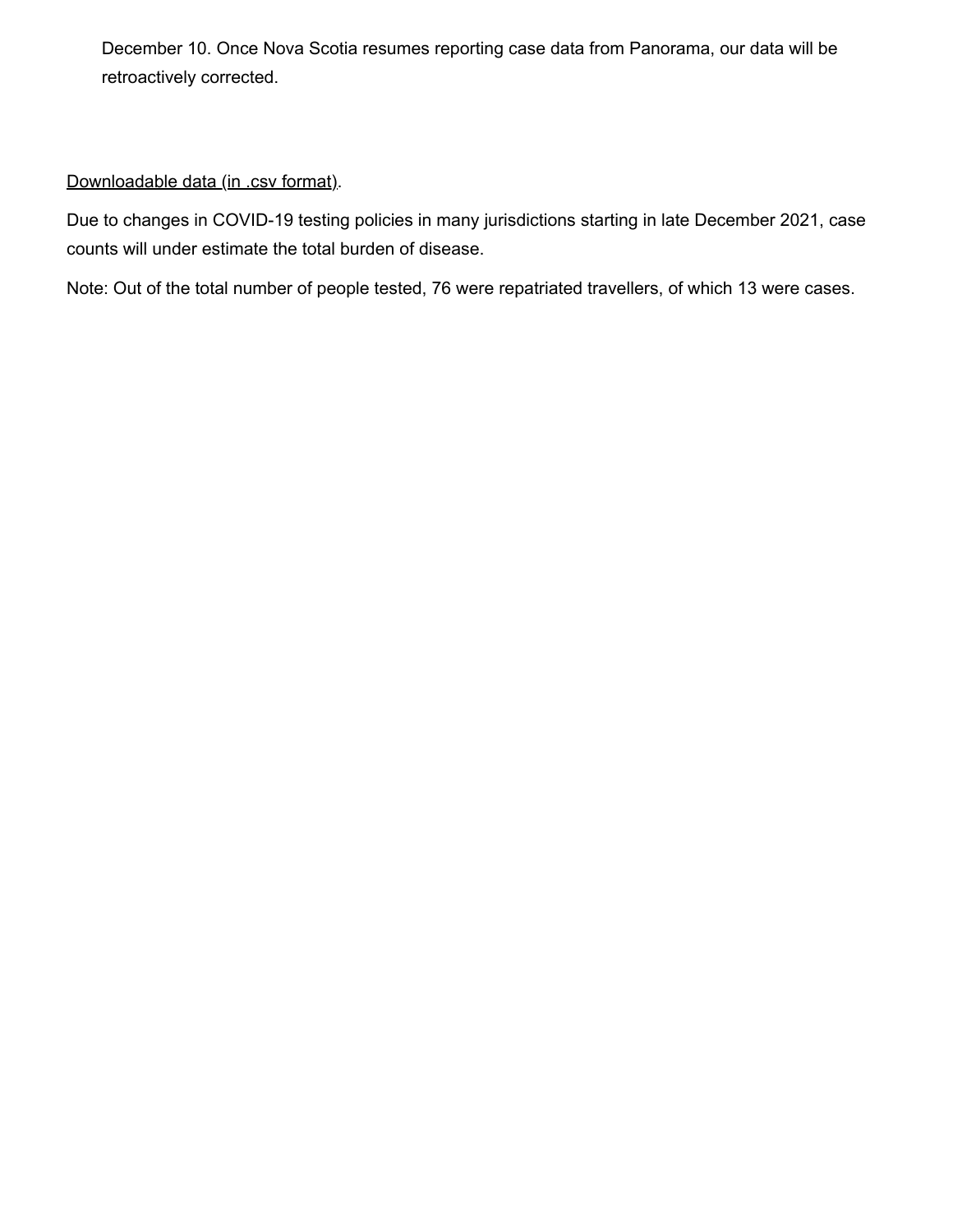### <span id="page-8-1"></span>**National overview**

There have been over **59,342,677** COVID-19 tests performed in Canada or **1,551,600 tests per 1 million people**. For information about testing trends, please see the **Detailed weekly epidemiological report (PDF)**.

### <span id="page-8-0"></span>**Table 1. Daily\* change in the number of cases, deaths and tests performed, by province or territory, as of March 28, 2022** (Last data update March 29, 2022, 9 am EST)

| Location                     | <b>New cases</b> | <b>New deaths</b>       | <b>Tests performed</b> |
|------------------------------|------------------|-------------------------|------------------------|
| <b>British Columbia</b>      | 152              | $6\phantom{1}$          | N/A                    |
| Alberta                      | N/A              | N/A                     | N/A                    |
| Saskatchewan                 | N/A              | N/A                     | 772                    |
| Manitoba                     | N/A              | N/A                     | 1,524                  |
| Ontario                      | 1,741            | $\overline{\mathbf{4}}$ | 33,407                 |
| Quebec                       | 1,614            | 1                       | 38,519                 |
| Newfoundland and Labrador    | 248              | $\overline{2}$          | 6,285                  |
| <b>New Brunswick</b>         | N/A              | N/A                     | 3,093                  |
| Nova Scotia                  | N/A              | N/A                     | 1,951                  |
| <b>Prince Edward Island</b>  | N/A              | N/A                     | 82                     |
| Yukon                        | 49               | $\mathbf 0$             | N/A                    |
| <b>Northwest Territories</b> | 214              | $\mathbf 0$             | N/A                    |
| Nunavut                      | N/A              | N/A                     | N/A                    |
| Canada                       | 4,018            | 13                      | 90,385                 |

- 1.<sup>\*</sup> The new cases, deaths and tests reflect the difference between a province or territory's current report and their last report. Some provinces and territories do not update daily.
- 2. N/A means that no daily update was provided by the province or territory.
- 3. Due to changes in COVID-19 testing policies in many jurisdictions starting in late December 2021, case counts will under estimate the total burden of disease.
- 4. Resulting from the delays in data entry caused by the recent high number of cases, Nova Scotia issued a [press release](https://novascotia.ca/news/release/?id=20211210011) on December 10 indicating that they would begin announcing the daily number of new cases using laboratory test results, not data from Panorama (their public health disease information system) on the [Nova Scotia COVID-19 Dashboard.](https://experience.arcgis.com/experience/204d6ed723244dfbb763ca3f913c5cad) These reporting changes are expected to be temporary. In the absence of Panorama data, we will report Nova Scotia's cumulative cases up until December 9 and add the daily lab positive cases reported. We will use the estimated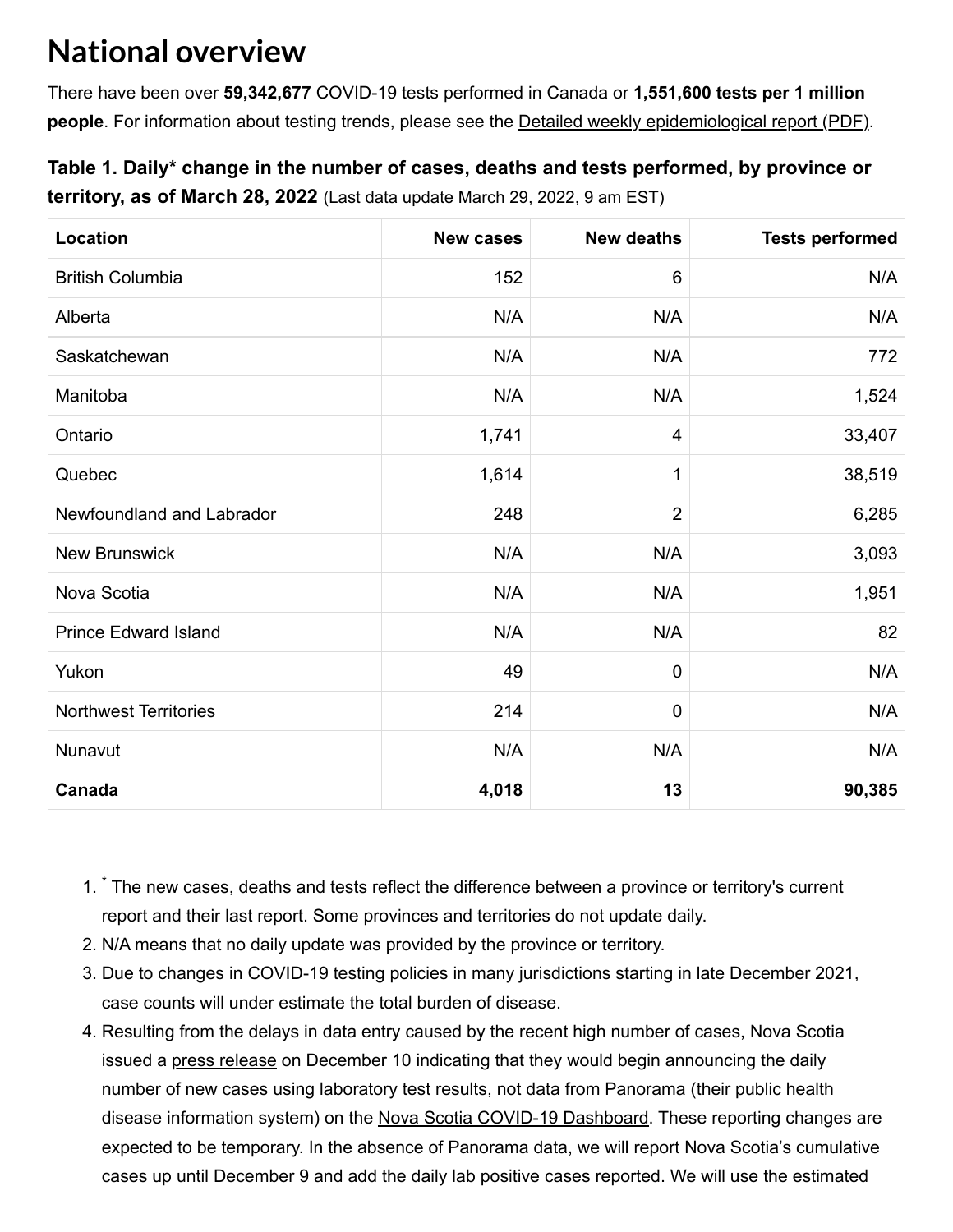number of active cases from Nova Scotia's updates to calculate the number of recoveries as of December 10. Once Nova Scotia resumes reporting case data from Panorama, our data will be retroactively corrected.

- 5. [Saskatchewan,](https://www.saskatchewan.ca/government/news-and-media/2022/february/03/living-with-covid-transition-of-public-health-management) [New Brunswick,](https://www2.gnb.ca/content/gnb/en/corporate/promo/covid-19/news/news_release.2022.03.0129.html) and [Manitoba](https://news.gov.mb.ca/news/index.html?item=53900) provide COVID-19 updates every Thursday. These updates reflect data up until Saturday.
- 6. [Nova Scotia](https://novascotia.ca/news/release/?id=20220304004) provides COVID-19 updates every Thursday. These updates reflect data up until Wednesday.
- 7. [Nunavut](https://www.gov.nu.ca/health/information/covid-19-novel-coronavirus) provides COVID-19 updates every Tuesday. These updates reflect data up until Sunday.
- 8. [Alberta](https://www.alberta.ca/release.cfm?xID=82135CFA5BAD6-F10B-DDED-767B77896FEEBA78) provides COVID-19 updates every Wednesday. These updates reflect data up until Monday.
- 9. [Prince Edward Island](https://www.princeedwardisland.ca/en/information/health-and-wellness/moving-on-transition-plan-to-living-with-covid-19#utm_source=redirect&utm_medium=url&utm_campaign=movingon) provides COVID-19 updates every Tuesday.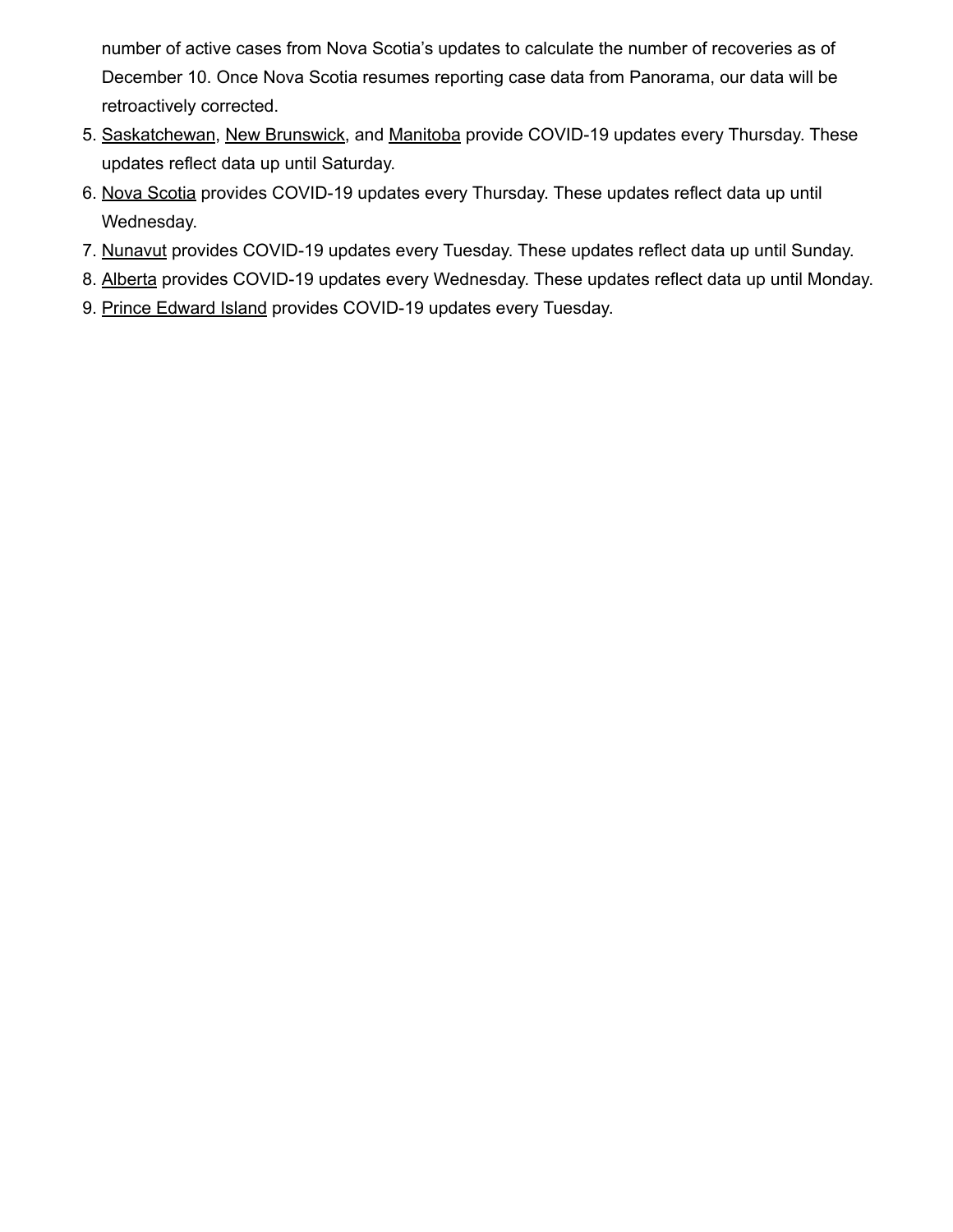### **COVID-19 variants in Canada**

All viruses, including COVID-19, change over time. These changes are called mutations, and result in variants of the virus. Not all mutations are of concern. Most do not cause more severe illness. However, some mutations result in variants of concern or variants of interest.

A variant of concern has mutations that are significant to public health. Before a variant of interest is considered one of concern, scientists and public health professionals must determine if the mutations result in an actual change in the behaviour of the virus. For example, it might:

- spread more easily
- cause more severe illness
- require different treatments, or
- reduce vaccine effectiveness

There are several variants of interest that have mutations similar to variants of concern, but we don't yet know if they pose a higher risk to public health.

The Public Health Agency of Canada (PHAC) works with provincial and territorial partners and the Canadian COVID-19 Genomics Network [\(CanCOGeN\)](https://www.genomecanada.ca/en/cancogen) to sequence a percentage of all positive COVID-19 test results. Sequencing reveals the genetic code of the virus, which tells us which variant is involved in a specific case of COVID-19. We report the proportion of COVID-19 variants in Canada every week.

[We collect evidence to determine if new variants meet the definition for a variant of concern or a variant of](https://www.canada.ca/en/public-health/services/diseases/2019-novel-coronavirus-infection/health-professionals/testing-diagnosing-case-reporting/sars-cov-2-variants-national-definitions-classifications-public-health-actions.html) interest. Many variants are being tracked across Canada and around the world. Variants of concern now represent a majority of COVID-19 cases in Canada.

Current variants of concern in Canada include:

- Alpha  $(B.1.1.7)$
- Beta (B.1.351)
- $\bullet$  Gamma (P.1)
- Delta (B.1.617.2)
- Omicron (B.1.1.529)

New variants will continue to appear. We must remain vigilant and take all available measures to limit spread.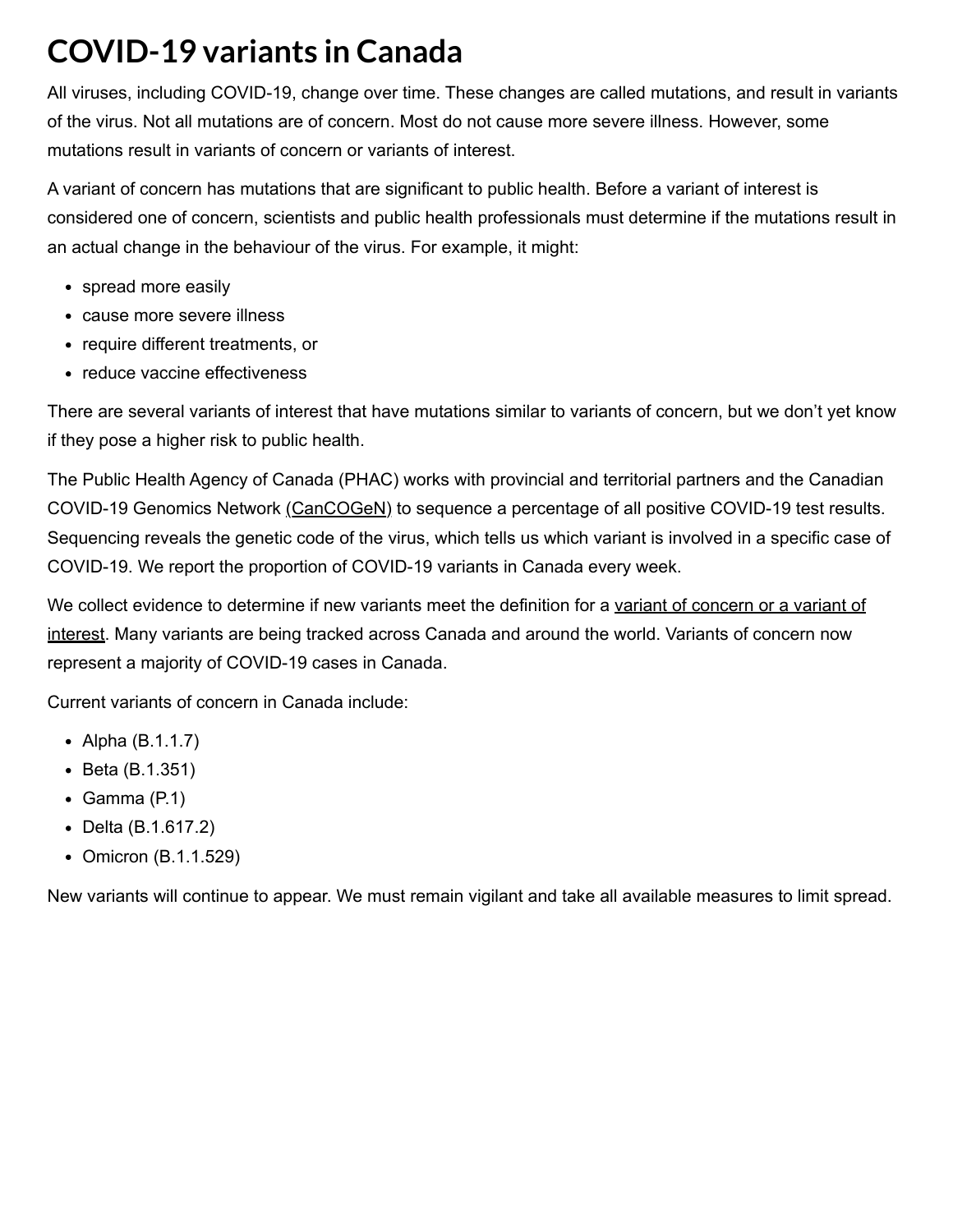#### **Figure 2. Weekly variant breakdown** Updated: March 25, 2022, <sup>4</sup> pm EDT

**O** The graphic shows the percentage mix of COVID-19 variants detected in Canada through whole genome sequencing, by week of sample collection. You can see the numbers for each date by hovering over, tabbing to, or long-pressing any of the bars. To see a specific variant or variant grouping, click or press return. Repeat to restore the complete graph. Sublineages or offshoots for some variants can be revealed or hidden by clicking on the name of the variant in the legend.



**Week of sample collection**

This information is based on whole genome sequencing from surveillance testing in all provinces and territories. In addition to sequencing done by the [National Microbiology](#page-12-0) Laboratory in Winnipeg, data is included from provincial and territorial laboratories.

Sequencing takes from 1 to 3 weeks to complete, so the proportions for recent weeks may change as more data are added. Surveillance in each province or territory is organized and prioritized according to local needs and may change from time to time. Because of differences in local sampling and reporting, the percentages illustrate trends rather than precise measurements.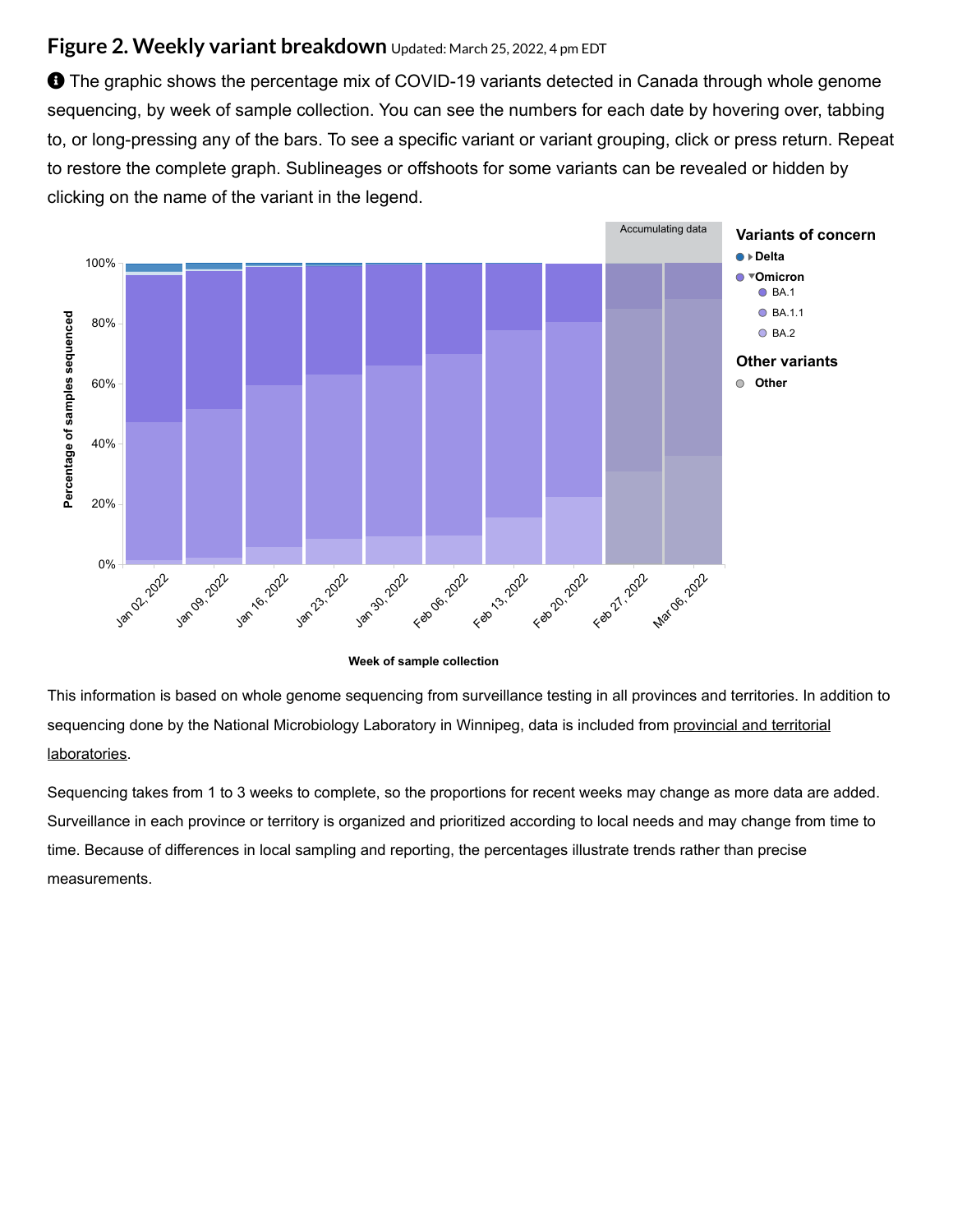#### **Weekly variant breakdown**

Percentage of COVID-19 cases identified through whole genome sequencing, presented by variant and by week of sample collection.

| <b>Variant</b><br><b>Grouping</b> | Jan 02,<br>2022<br>$(n=9,107)$ | Jan 09,<br>2022<br>$(n=6,746)$ | <b>Jan 16,</b><br>2022<br>$(n=5,367)$ | Jan 23,<br>2022<br>$(n=5,771)$ | Jan 30,<br>2022<br>$(n=5,680)$ | <b>Feb 06,</b><br>2022<br>$(n=4,969)$ | Feb 13,<br>2022<br>$(n=4,544)$ | <b>Feb 20,</b><br>2022<br>$(n=4,718)$ | Feb 27,<br>2022<br>$(n=3,849)$ | Mar 0<br>2022<br>$(n=1,8)$ |
|-----------------------------------|--------------------------------|--------------------------------|---------------------------------------|--------------------------------|--------------------------------|---------------------------------------|--------------------------------|---------------------------------------|--------------------------------|----------------------------|
| <b>Variants</b><br>of<br>concern  | 99.9%                          | 100.0%                         | 100.1%                                | 100.0%                         | 100.1%                         | 100.1%                                | 100.1%                         | 99.9%                                 | 99.8%                          | 100.                       |
| <b>Delta</b>                      | 3.8%                           | 2.6%                           | 1.5%                                  | 1.1%                           | 0.6%                           | 0.3%                                  | 0.2%                           | 0.0%                                  | 0.1%                           | $\blacksquare$             |
| AY.103                            | 0.3%                           | 0.2%                           | 0.1%                                  | 0.1%                           | 0.1%                           | 0.0%                                  | $\blacksquare$                 |                                       |                                |                            |
| AY.25.1                           | 2.2%                           | 1.6%                           | 0.8%                                  | 0.7%                           | 0.3%                           | 0.1%                                  | 0.1%                           | 0.0%                                  | 0.0%                           |                            |
| AY.27                             | 0.2%                           | 0.1%                           | 0.1%                                  | 0.1%                           | 0.1%                           | 0.1%                                  | $\blacksquare$                 |                                       |                                | $\overline{\phantom{a}}$   |
| AY.74                             | 0.0%                           | 0.0%                           | 0.0%                                  | 0.0%                           | 0.0%                           | $\blacksquare$                        | $\blacksquare$                 | $\qquad \qquad \blacksquare$          | $\blacksquare$                 | $\blacksquare$             |
| Other<br>Delta                    | 1.1%                           | 0.7%                           | 0.5%                                  | 0.2%                           | 0.1%                           | 0.1%                                  | 0.1%                           | 0.0%                                  | 0.1%                           | $\overline{\phantom{a}}$   |
| <b>Omicron</b>                    | 96.1%                          | 97.4%                          | 98.6%                                 | 98.9%                          | 99.5%                          | 99.8%                                 | 99.9%                          | 99.9%                                 | 99.7%                          | 100.                       |
| <b>BA.1</b>                       | 49.0%                          | 45.9%                          | 39.1%                                 | 36.0%                          | 33.5%                          | 30.1%                                 | 22.1%                          | 19.6%                                 | 15.1%                          | 11.9%                      |
| BA.1.1                            | 45.8%                          | 49.2%                          | 53.8%                                 | 54.4%                          | 56.7%                          | 60.3%                                 | 62.4%                          | 58.0%                                 | 53.9%                          | 52.1%                      |
| <b>BA.2</b>                       | 1.3%                           | 2.3%                           | 5.7%                                  | 8.5%                           | 9.3%                           | 9.4%                                  | 15.4%                          | 22.3%                                 | 30.7%                          | 36.1%                      |
| <b>Other</b><br>variants          | 0.0%                           | 0.0%                           | $\qquad \qquad \blacksquare$          | 0.0%                           | 0.0%                           | 0.0%                                  | -                              | 0.0%                                  | 0.2%                           | -                          |
| <b>Other</b>                      | 0.0%                           | 0.0%                           | $\qquad \qquad \blacksquare$          | 0.0%                           | 0.0%                           | 0.0%                                  | $\blacksquare$                 | 0.0%                                  | 0.2%                           | $\blacksquare$             |

**Note**: The shaded columns on the right represent a period of accumulating data.

#### <span id="page-12-0"></span>**Contributing laboratories:**

- Saskatchewan Roy Romanow Provincial Laboratory (RRPL)
- Public Health Ontario (PHO)
- Newfoundland and Labrador Eastern Health
- New Brunswick Vitalité Health Network
- Manitoba Cadham Provincial Laboratory
- Laboratoire de santé publique du Québec (LSPQ)
- BCCDC Public Health Laboratory
- Alberta Precision Labs Edmonton (APL)
- National Microbiology Laboratory (NML) supplemental sequencing for all provinces and territories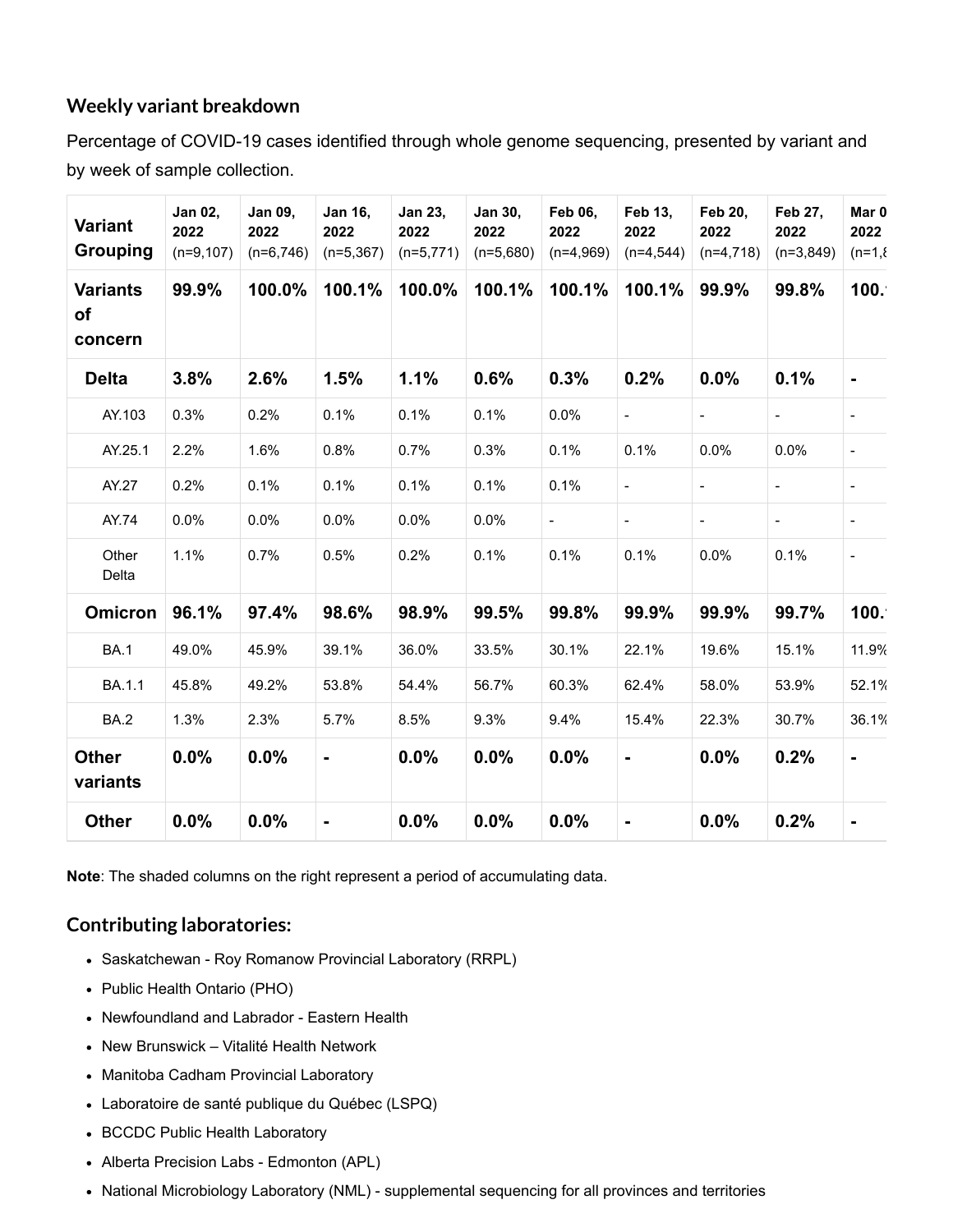## **Detailed case information**

The tables and figures below reflect detailed case information provided to the Public Health Agency of Canada (PHAC) by health authorities in the provinces and territories. This data is updated every week. It may change as we get more information about cases.

Updated: March 25, 2022, 8 am EST

## **Epidemic curve**

As of March 25, 2022, 8 am EST, PHAC has received detailed case report data on 3,317,998 cases. Both exposure and symptom onset date were available for 2,[1](#page-28-0)52,243 (64.9%) cases  $^{\rm 1}$ .

The shaded area on the far right of Figure 3 represents a period of accumulating data. This is the period of time (1 to 2 weeks) before the latest cases are reported to PHAC. This delay is a result of the time required to seek health care, get tested and receive results. It also takes time for public health authorities to gather information on cases. We update this information as it becomes available.

### **Figure 3. COVID-19 cases (n=3,317,998 ) in Canada by date as of March 25, 2022, 8 am [1](#page-28-0) [2](#page-28-1)EST (total cases)**



Date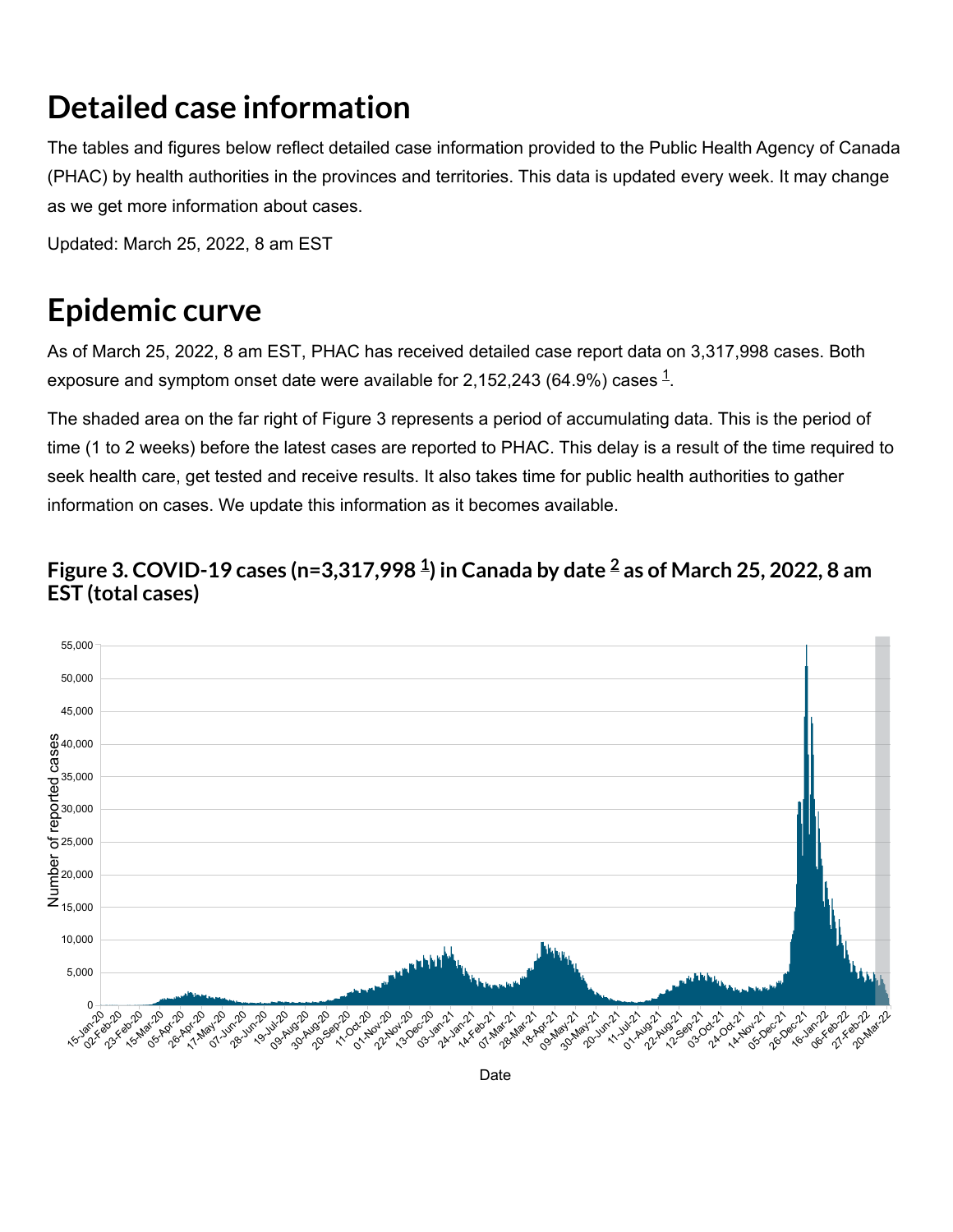### **Figure 3. COVID-19 cases (n=2,152,243 ) in Canada by date as of March 25, 2022, 8 am [1](#page-28-0) [2](#page-28-1) EST (by exposure)**



### **Figure 3. COVID-19 cases (n=3,316,824 ) in Canada by date as of March 25, 2022, 8 am [1](#page-28-0) [2](#page-28-1)EST (by age - 10 year groups)**



Date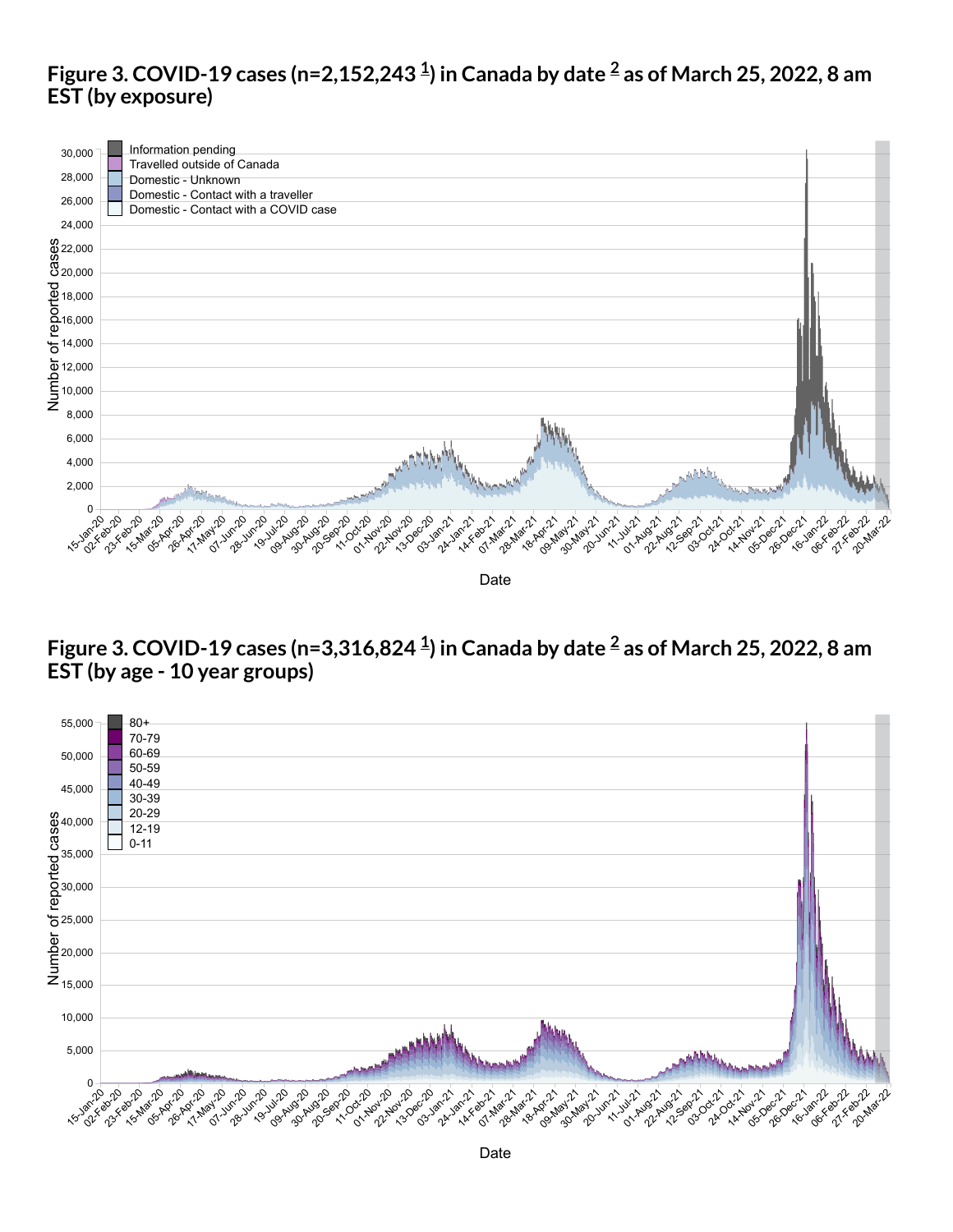#### **Figure 3. COVID-19 cases (n=3,316,824 ) in Canada by date as of March 25, 2022, 8 am [1](#page-28-0) [2](#page-28-1)EST (by age - 20 year groups)**



This figure may underestimate the total number of cases among returning travelers. Exposure history is not available for all cases and jurisdictions have not all consistently reported exposure history to PHAC throughout the pandemic.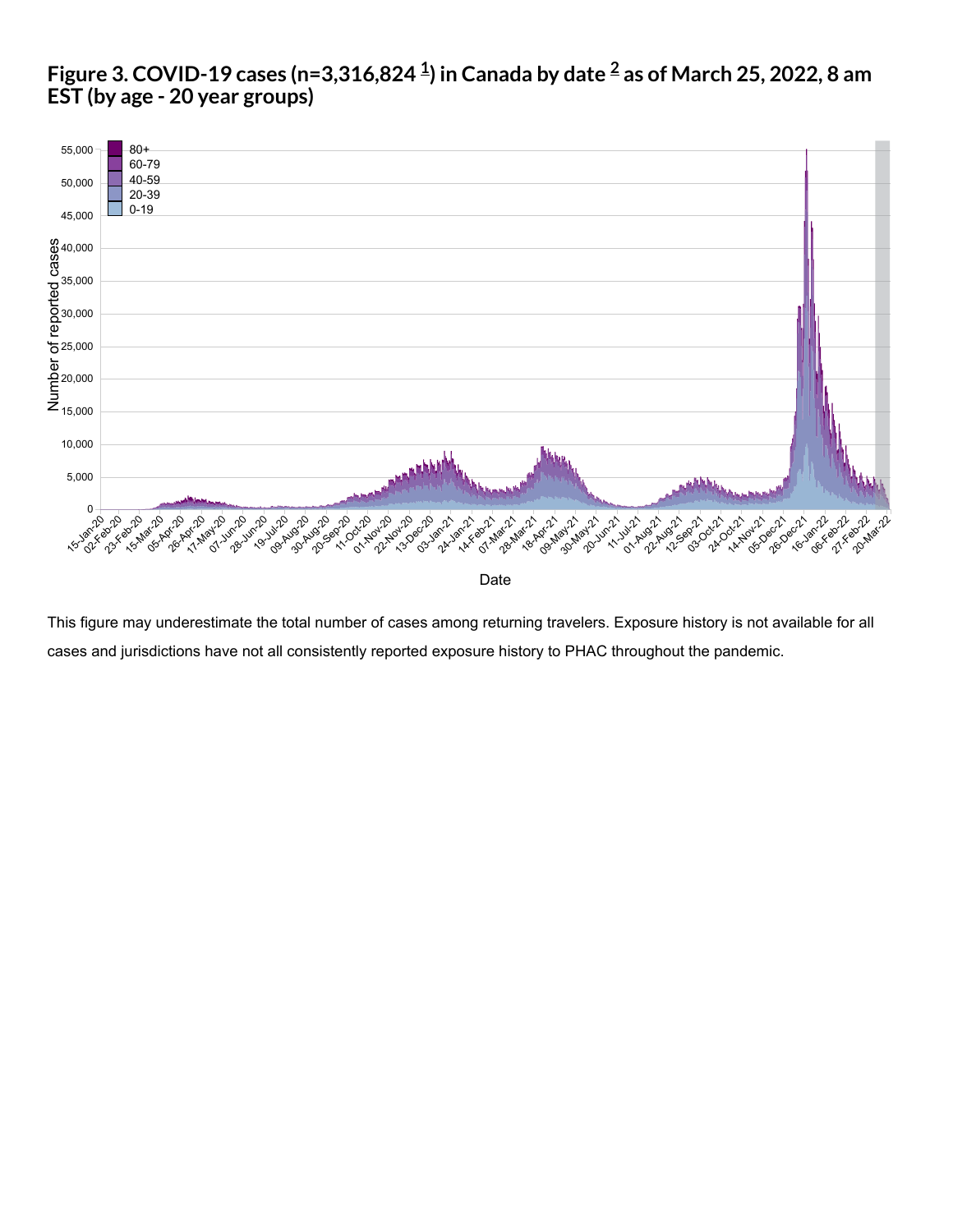# **Demographics**

We have detailed case report data from 3,317,998 cases. We know the age of patients in 99.96% of cases, and both age and gender in 99.71% of cases.

Of the cases reported in Canada so far, 52.8% were female and 36.7% were between 20 and 39 years old (Figure 4).

### <span id="page-16-0"></span>**Figure** 4.  $\vert$  Age  $\vert$   $\vert$   $\vert$  distribution of COVID-[1](#page-28-0)9 cases (n=3,316,824  $^{1\over 4}$ ) in Canada as of **March 25, 2022, 8 am EST [4](#page-28-2)**

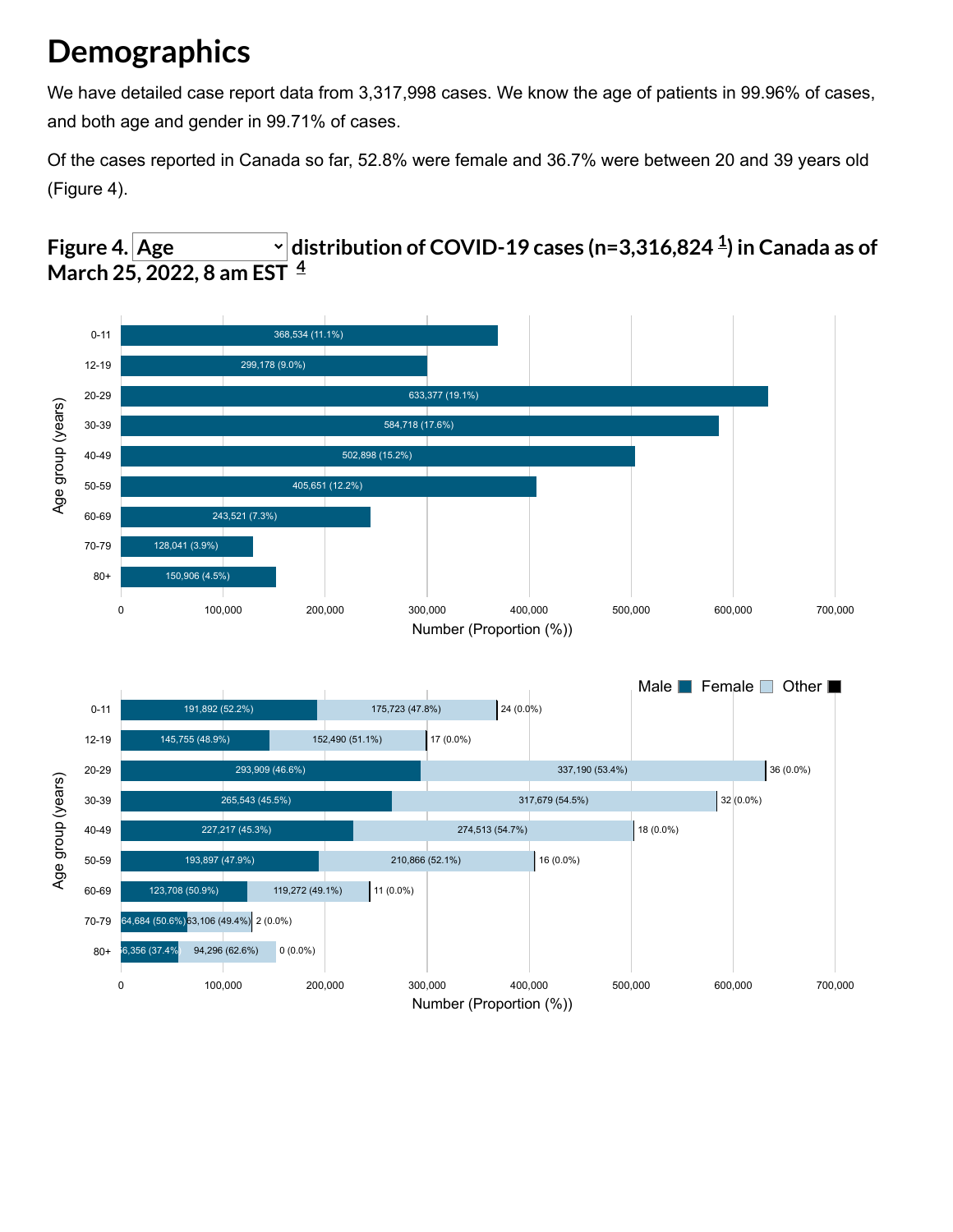Age by gender <sup><u>[4](#page-28-2)</u></sup> distribution of COVID-[1](#page-28-0)9 cases (n=3,316,824 <sup>1</sup>) in Canada, March 25, **2022, 8 am EST**

| Age<br>group<br>(years) | Number of cases with<br>case reports<br>(percentage) | <b>Number of male</b><br>cases<br>(percentage) | <b>Number of female</b><br>cases (percentage) | Number of other<br>cases<br>(percentage) |
|-------------------------|------------------------------------------------------|------------------------------------------------|-----------------------------------------------|------------------------------------------|
| $0 - 11$                | 368,534 (11.1%)                                      | 191,892 (12.3%)                                | 175,723 (10.1%)                               | 24 (15.4%)                               |
| 12-19                   | 299,178 (9.0%)                                       | 145,755 (9.3%)                                 | 152,490 (8.7%)                                | 17 (10.9%)                               |
| 20-29                   | 633,377 (19.1%)                                      | 293,909 (18.8%)                                | 337,190 (19.3%)                               | 36 (23.1%)                               |
| 30-39                   | 584,718 (17.6%)                                      | 265,543 (17.0%)                                | 317,679 (18.2%)                               | 32 (20.5%)                               |
| 40-49                   | 502,898 (15.2%)                                      | 227,217 (14.5%)                                | 274,513 (15.7%)                               | 18 (11.5%)                               |
| 50-59                   | 405,651 (12.2%)                                      | 193,897 (12.4%)                                | 210,866 (12.1%)                               | 16 (10.3%)                               |
| 60-69                   | 243,521 (7.3%)                                       | 123,708 (7.9%)                                 | 119,272 (6.8%)                                | $11(7.1\%)$                              |
| 70-79                   | 128,041 (3.9%)                                       | 64,684 (4.1%)                                  | 63,106 (3.6%)                                 | $2(1.3\%)$                               |
| $80+$                   | 150,906 (4.5%)                                       | 56,356 (3.6%)                                  | 94,296 (5.4%)                                 | $0(0.0\%)$                               |
| Total                   | 3,316,824 (100%)                                     | 1,562,961 (100%)                               | 1,745,135 (100%)                              | 156 (100%)                               |

### <span id="page-17-0"></span>**How people were exposed [3](#page-28-3)**

In  $\overline{C}$ anada  $\overline{C}$ , detailed case report data were provided for 3,317,998 cases. We have exposure history for 2,[1](#page-28-0)52,243 (64.9%) cases. The probable exposure setting of these cases  $^{\text{1}}$  are:

- any exposure that occurred in Canada: **1,630,627 (75.8%)**, including
	- from contact with a known COVID case: **858,047 (39.9%)**
	- from contact with a traveller: **10,035 (0.5%)**
	- from an unknown source: **762,545 (35.4%)**
- currently unknown (information pending): **504,294 (23.4%)**
- travelled outside of Canada: **17,322 (0.8%)**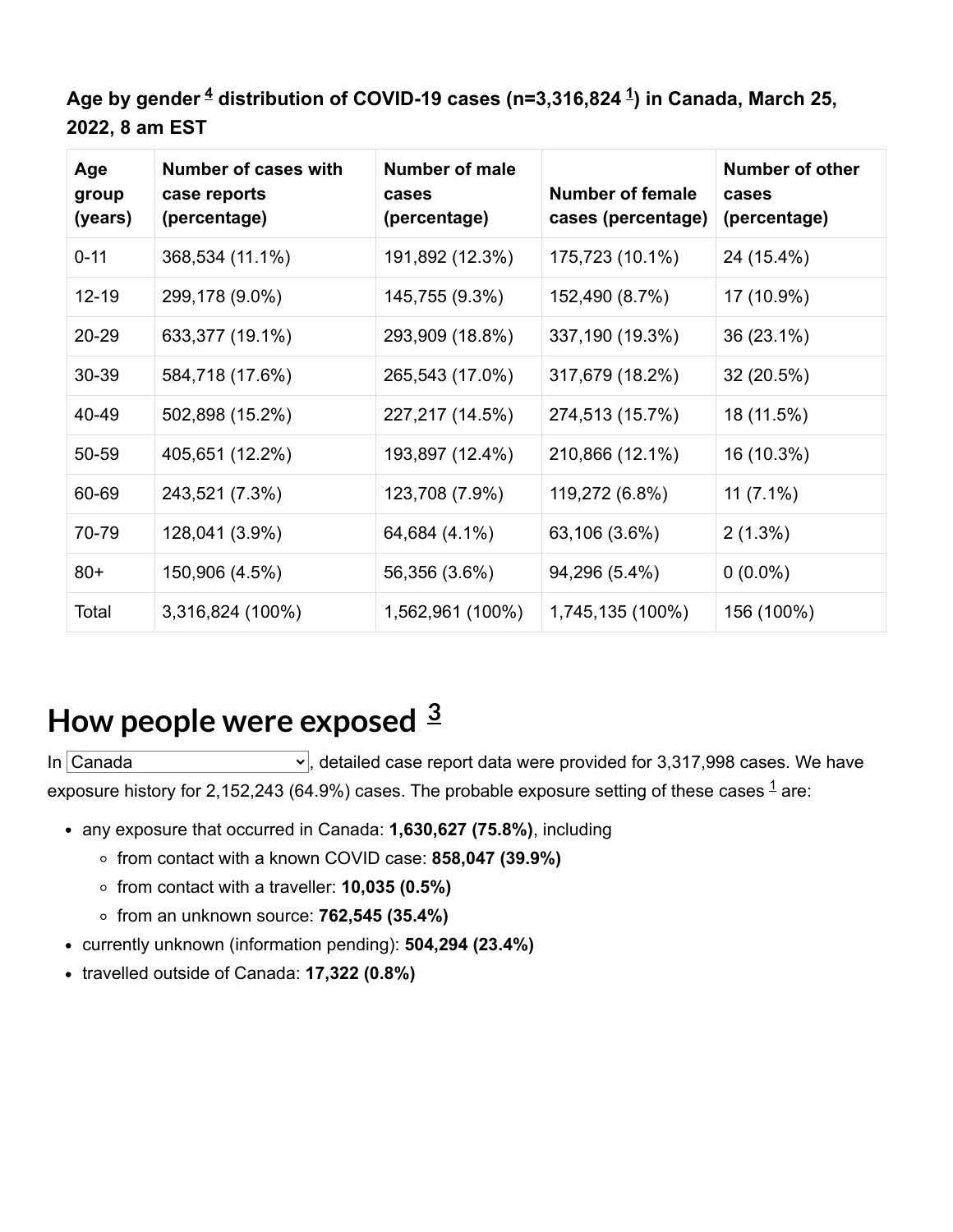# **Cases following vaccination**

Data extracted on March 18, 2022 for cases from December 14, 2020 up until March 06, 2022.

While the COVID-19 vaccines are highly effective at preventing severe outcomes, a percentage of the population who are vaccinated may become infected with COVID-19 if they are exposed to the virus that causes it. This means that even with high vaccine effectiveness, a percentage of people who are vaccinated against COVID-19 will still get sick and some may be hospitalized or die.

It is also possible that a person could be infected just before or just after vaccination and still get sick. It typically takes about two weeks for the body to build protection after vaccination, so a person could get sick if the vaccine has not had enough time to provide protection.

As the majority of Canadians are now vaccinated, counts will inherently be higher within this population, compared to the unvaccinated population. However, risk among this population may be lower, despite higher case counts.

Due to the rapid increase in cases starting December 2021, delays in data entry, and changes in COVID-19 testing policies in many jurisdictions, case counts will under estimate the total burden of disease, and may over-represent people at risk of severe disease. Data should be interpreted with caution.

### **Cases reported since the start ofthe vaccination campaign, as of March 06, 2022**

Since the start of the vaccination campaign on December 14, 2020, PHAC received case-level vaccine history data for 72.4% (n=1,884,740) of COVID-19 cases aged 5 years or older.

Of these cases:

- 922,571 (48.9%) were [unvaccinated](#page-22-0) at the time of their episode date
- 51,554 (2.7%) were [not yet protected](#page-22-1) by the vaccine
- 88,952 (4.7%) were only [partially vaccinated](#page-22-2)
- 663,100 (35.2%) were [fully vaccinated](#page-22-3)
- 158,563 (8.4%) were [fully vaccinated with an additional dose](#page-22-4)

#### **Figure 5. Distribution of confirmed COVID-19 cases reported to PHAC by vaccination status as of March 06, 2022**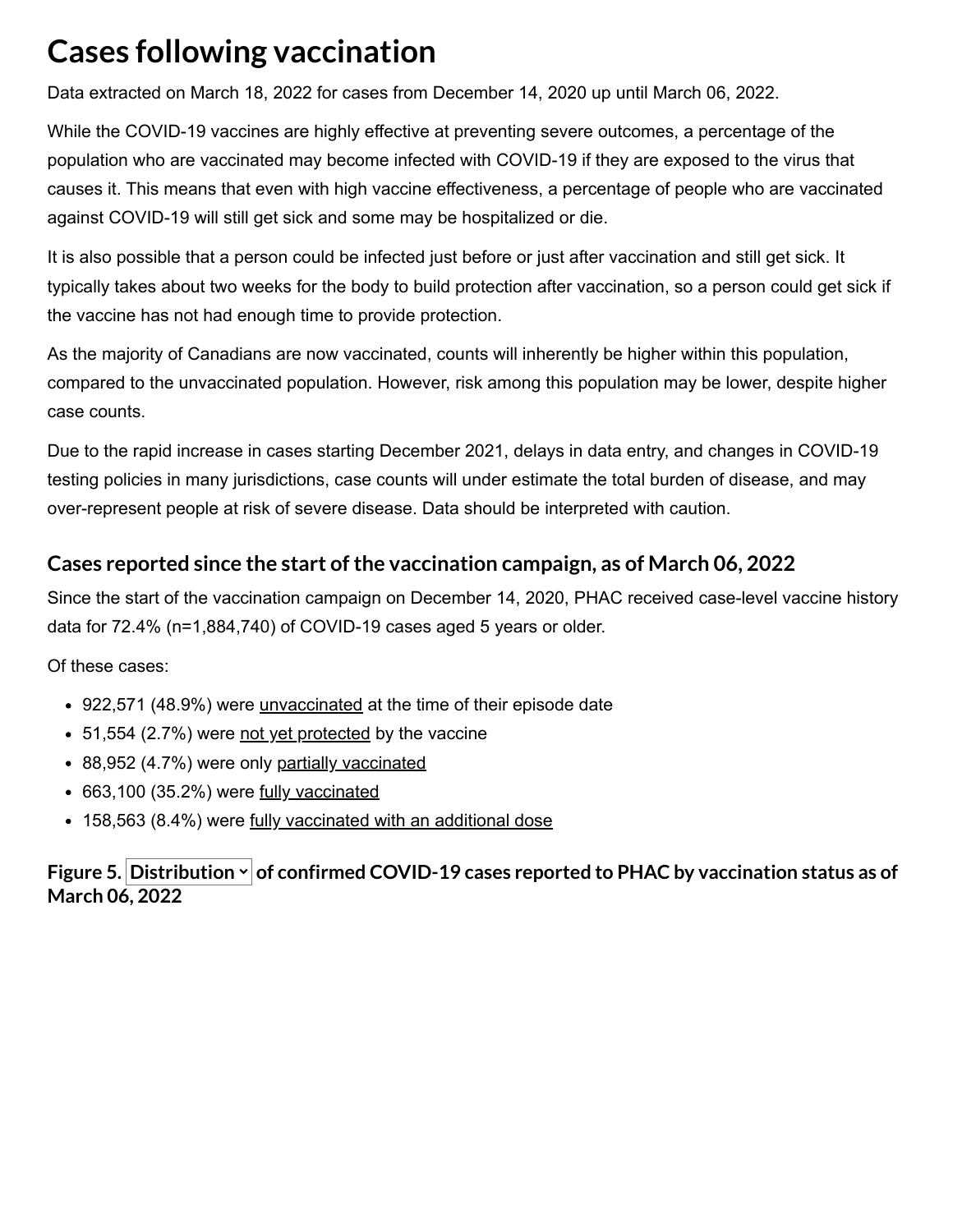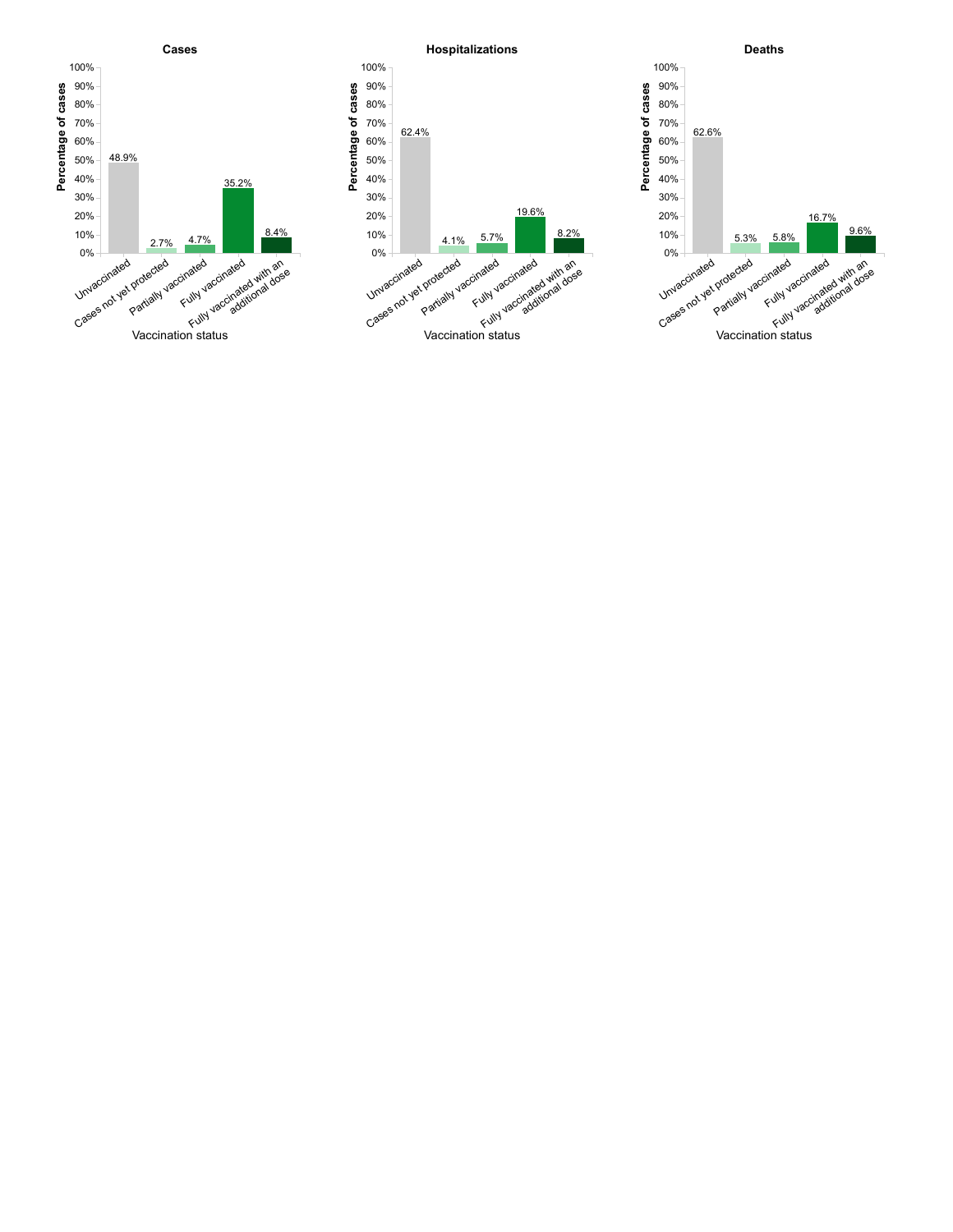**Characteristics and severe outcomes associated unvaccinated, partially vaccinated and fully vaccinated confirmed cases reported to PHAC, as of March 06, 2022**

| <b>Status</b>                            | <b>Cases</b> | <b>Hospitalizations</b> | <b>Deaths</b> |
|------------------------------------------|--------------|-------------------------|---------------|
| Unvaccinated                             | 48.9%        | 62.4%                   | 62.6%         |
| Cases not yet protected                  | 2.7%         | 4.1%                    | 5.3%          |
| Partially vaccinated                     | 4.7%         | 5.7%                    | 5.8%          |
| Fully vaccinated                         | 35.2%        | 19.6%                   | 16.7%         |
| Fully vaccinated with an additional dose | 8.4%         | 8.2%                    | 9.6%          |

Among the twelve jurisdictions that have reported case-level vaccine history data to PHAC, a total of 25.0 million people have received at least one dose of the COVID-19 vaccine as of March 06, 2022.

Of these people:

- 24.9 million achieved partial vaccination status, of which 88,952 (0.36%) were diagnosed with COVID-19 while partially vaccinated
- 23.7 million achieved full vaccination status, of which 663,100 (2.80%) were diagnosed with COVID-19 while fully vaccinated
- 13.2 million achieved full vaccination with an additional dose status, of which 158,563 (1.20%) were diagnosed with COVID-19 while fully vaccinated with an additional dose

Based on detailed case information reported to PHAC from provinces and territories, cases following vaccination were reported more frequently among females (Table 2). This may be the result of higher vaccination coverage in Canada among females due to the prioritization of healthcare workers as part of the vaccine rollout.

### **Table 2. Characteristics and severe outcomes among unvaccinated, partially vaccinated, fully vaccinated, and fully vaccinated with additional dose confirmed cases reported to PHAC, as of March 06, 2022**

|         |      | <b>Unvaccinated</b><br>$(n=922,571)$ | <b>Cases not</b><br>yet<br>protected<br>$(n=51,554)$ | <b>Partially</b><br>vaccinated<br>$(n=88,952)$ | <b>Fully</b><br>vaccinated<br>$(n=663,100)$ | <b>Fully</b><br>vaccinated<br>with an<br>additional<br>dose<br>$(n=158, 563)$ | <b>Total cases</b><br>$(n=1,884,740)$ |
|---------|------|--------------------------------------|------------------------------------------------------|------------------------------------------------|---------------------------------------------|-------------------------------------------------------------------------------|---------------------------------------|
| Gender* | Male | 470,628<br>(52.7%)                   | 25,231<br>$(2.8\%)$                                  | 43,327<br>$(4.9\%)$                            | 294,954<br>$(33.0\%)$                       | 58,723 (6.6%)                                                                 | 892,863<br>(100%)                     |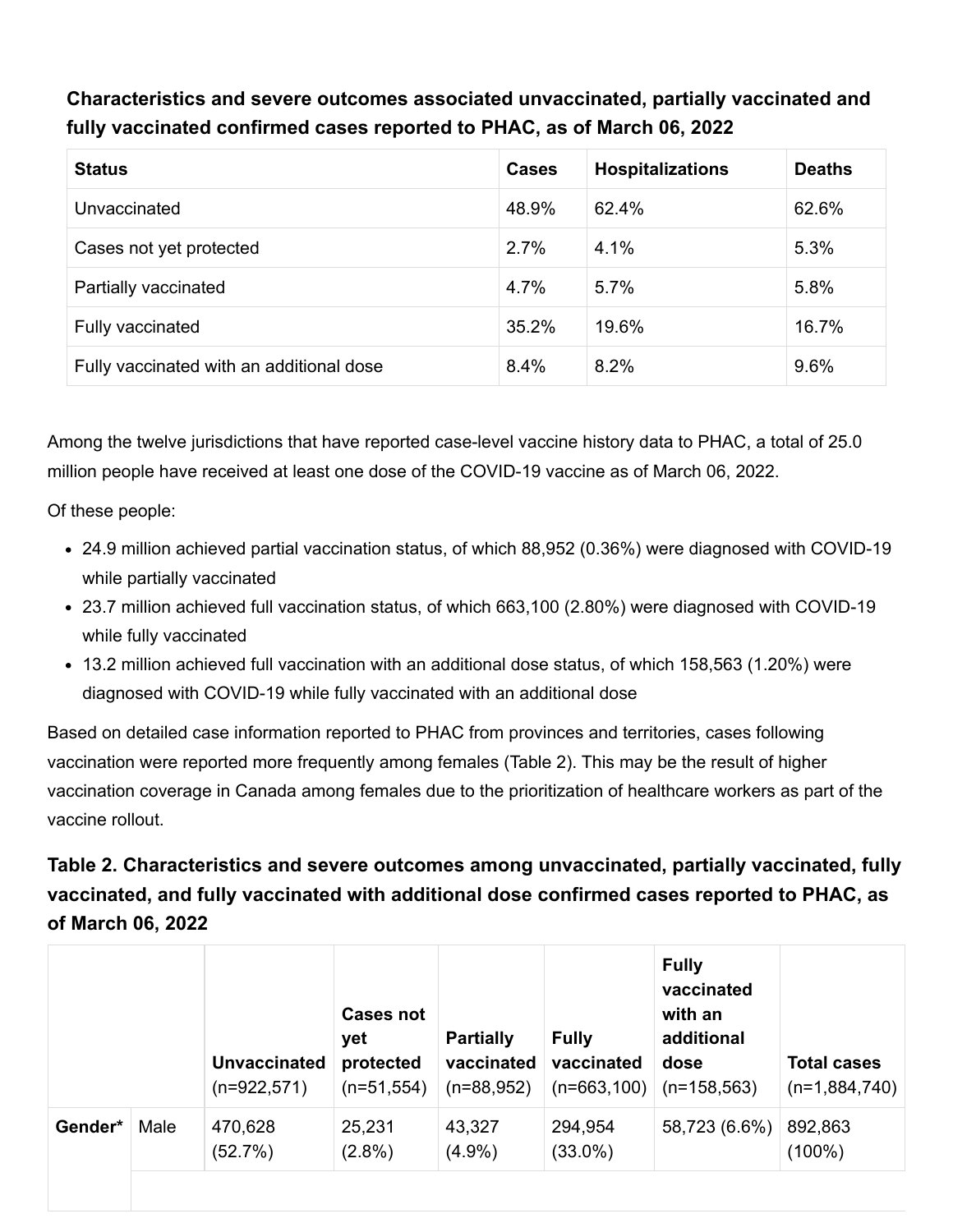|                         |        | <b>Unvaccinated</b><br>(n=922,571) | <b>Cases not</b><br>yet<br>protected<br>$(n=51,554)$ | <b>Partially</b><br>vaccinated<br>$(n=88,952)$ | <b>Fully</b><br>vaccinated<br>$(n=663,100)$ | <b>Fully</b><br>vaccinated<br>with an<br>additional<br>dose<br>$(n=158, 563)$ | <b>Total cases</b><br>$(n=1,884,740)$ |
|-------------------------|--------|------------------------------------|------------------------------------------------------|------------------------------------------------|---------------------------------------------|-------------------------------------------------------------------------------|---------------------------------------|
|                         | Female | 448,402<br>$(45.5\%)$              | 26,245<br>$(2.7\%)$                                  | 45,432<br>$(4.6\%)$                            | 365,942<br>$(37.1\%)$                       | 99,334<br>$(10.1\%)$                                                          | 985,355<br>$(100\%)$                  |
| <b>Hospitalizations</b> |        | 48,618<br>$(62.4\%)$               | 3,227<br>$(4.1\%)$                                   | 4,482<br>$(5.7\%)$                             | 15,244<br>$(19.6\%)$                        | 6,383(8.2%)                                                                   | 77,954<br>$(100\%)$                   |
| <b>Deaths</b>           |        | 9,258(62.6%)                       | 779 (5.3%)                                           | 852 (5.8%)                                     | 2,465<br>(16.7%)                            | 1,426 (9.6%)                                                                  | 14,780<br>(100%)                      |

**Source**: Detailed case information received by PHAC from provinces and territories, since December 14, 2020 **Note**:

- Twelve of thirteen provinces and territories have reported case-level vaccine history data to PHAC as part of the national COVID-19 dataset.
	- Eight of these provinces and territories have reported data on cases fully vaccinated with an additional dose. In provinces and territories that have not yet reported additional dose data, cases are classified as fully vaccinated if they are fully vaccinated or fully vaccinated with an additional dose.
- $\circ$  A data cut-off of March 06, 2022 was used to account for routine reporting delays associated with vaccine history information.
- Data on cases fully vaccinated with an additional dose are limited to the eligible population aged 12 years or older.
- Beginning February 6, 2022, cases following vaccination analyses are updated with data up to and including the previous Sunday to align with changes in vaccination coverage reporting. To account for this change in reporting, data for the week ending January 30, 2022 contains an extra day of case-level vaccine history data for most provinces and territories. This change will not be implemented retroactively.
- \*Where available, gender data was used; when gender data was unavailable, sex data was used. Cases with missing gender and sex data were excluded from the gender analysis. Reliable data on gender diverse respondents are unavailable due to small counts.

Individuals fully vaccinated and fully vaccinated with an additional dose who were diagnosed with COVID-19 were significantly protected from severe outcomes. From February 07, 2022 to March 06, 2022, compared to fully vaccinated cases, unvaccinated cases were 4 times more likely to be hospitalized and 6 times more likely to die as a result of their illness. Compared to cases fully vaccinated with an additional dose, unvaccinated cases were 10 times more likely to be hospitalized and 16 times more likely to die as a result of their illness, during this same 4-week period (Table 3).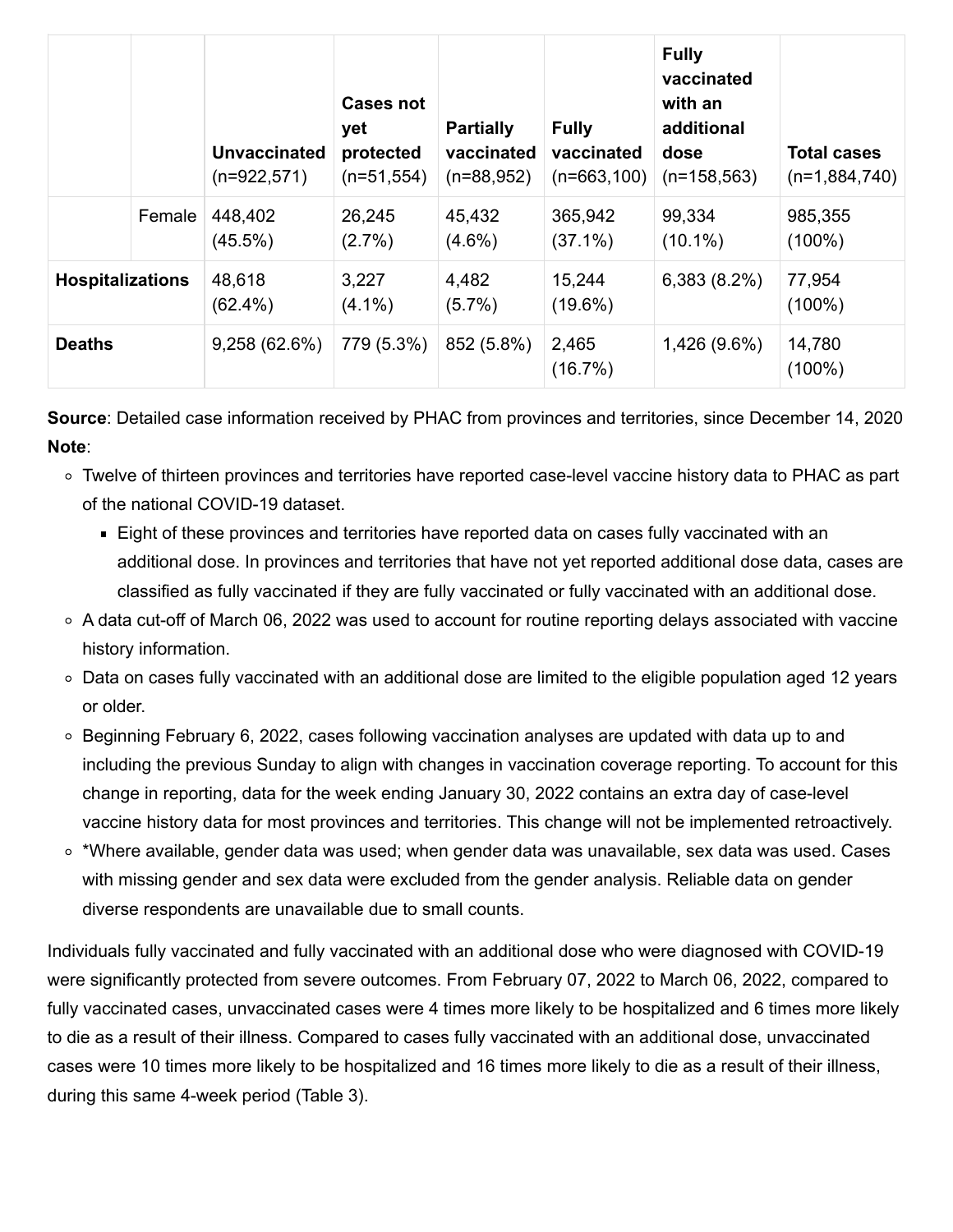**Table 3. Risk of severe outcomes among unvaccinated cases, compared to fully vaccinated cases and cases fully vaccinated with an additional dose, February 07, 2022 to March 06, 2022**

| <b>Severe</b><br><b>Outcome</b> | 4-week age standardized* rate<br>ratio, unvaccinated compared to<br>fully vaccinated | 4-week age standardized* rate ratio,<br>unvaccinated compared to fully vaccinated<br>with an additional dose |
|---------------------------------|--------------------------------------------------------------------------------------|--------------------------------------------------------------------------------------------------------------|
| Hospitalizations   4            |                                                                                      | 10                                                                                                           |
| <b>Deaths</b>                   | 6                                                                                    | 16                                                                                                           |

\*Age-standardized using July 2021 Canadian population estimates

Source: Detailed case information received by PHAC from provinces and territories **Note**:

Rate ratio calculations were based on data from 7 provinces and territories that have reported complete case-level vaccine history data to PHAC during the 4-week period of analysis.

Data for this analysis is extracted from the COVID-19 national data set, which contains detailed case-level information received by PHAC from all provinces and territories. Note that a data cut-off of March 06, 2022 was used to account for any reporting delays associated with vaccine history information. There are currently twelve jurisdictions reporting case-level vaccine history data to PHAC as part of the national COVID-19 dataset.

PHAC monitors cases following vaccination using the following categories:

<span id="page-22-1"></span><span id="page-22-0"></span>**Unvaccinated cases**: include those who were unvaccinated at the time of their episode date. **Cases not yet protected from vaccination** include those whose episode date occurred less than 14 days after their first dose of the vaccine.

<span id="page-22-2"></span>**Partially vaccinated cases** include those whose episode date occurred 14 days or more after their first vaccine dose or less than 14 days after their second dose of the vaccine.

<span id="page-22-3"></span>**Fully vaccinated cases** include those whose episode date occurred 14 days or more after receipt of a second dose in a two-dose series or 14 days or more after receipt of one dose of a one-dose vaccine series,, and, if an additional (i.e., third or booster) dose was received, 0 to <14 days after receipt of the additional dose.

<span id="page-22-4"></span>**Fully vaccinated cases with an additional dose** include those whose episode date occurred 14 days or more following the receipt of at least one additional dose (e.g., third or booster) of a COVID-19 vaccine product, after being fully vaccinated.

**Note**: A COVID-19 vaccine product includes vaccines [authorized by Health Canada](https://www.canada.ca/en/health-canada/services/drugs-health-products/covid19-industry/drugs-vaccines-treatments/authorization/list-drugs.html) and vaccines [accepted by the Government of Canada for the purpose of travel to and within Canada](https://travel.gc.ca/travel-covid/travel-restrictions/covid-vaccinated-travellers-entering-canada#determine-fully).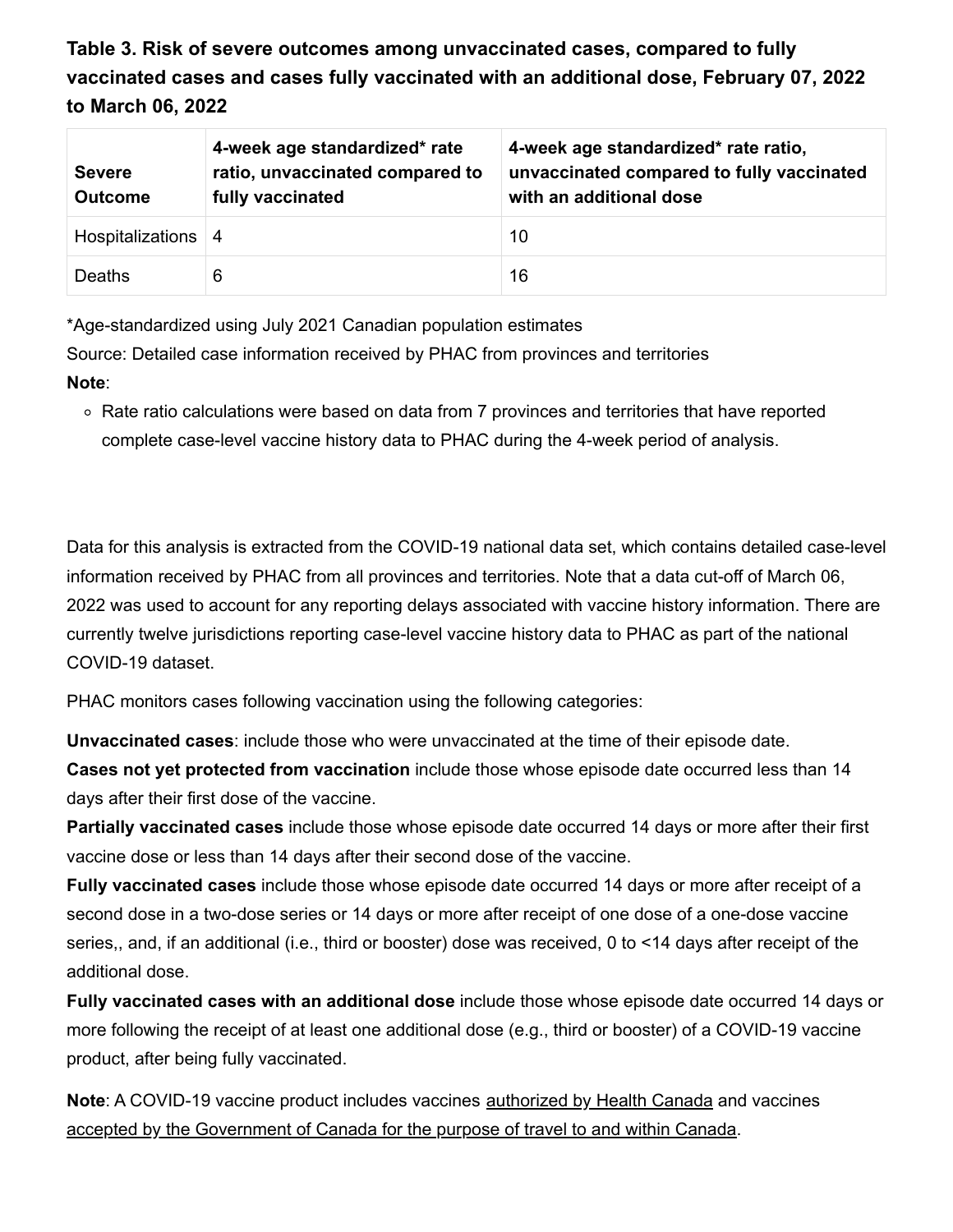When symptom onset date is unavailable or the case is asymptomatic, episode date uses the following dates as a proxy for classification: laboratory specimen collection date, or laboratory testing date.

For more information on cases following vaccination, please see the Weekly epidemiology report (PDF) available on the Government of Canada's [COVID-19 data trends](https://www.canada.ca/en/public-health/services/diseases/coronavirus-disease-covid-19/epidemiological-economic-research-data.html) page.

### **Severe illness and outcomes**

### **Hospital use**

**Figure 6. Daily number of hospital beds and ICU beds occupied by COVID-19 patients as of March 21, 2022**



Between March 14, 2022 and March 21, 2022:

- the total number of **hospital beds** occupied by COVID-19 patients **decreased** from **4,177** to **3,990** beds.
- the number of **non-ICU beds** occupied by COVID-19 patients **decreased** from **3,742** to **3,628** beds.
- the number of **ICU beds** occupied by COVID-19 patients **decreased** from **435** to **362** beds.
- the number of **COVID-19 patients who were mechanically vented decreased** from **202** to **170**.

### **Hospitalizations and deaths to date**

We have detailed case report data with hospitalization status for 3,317,991 cases: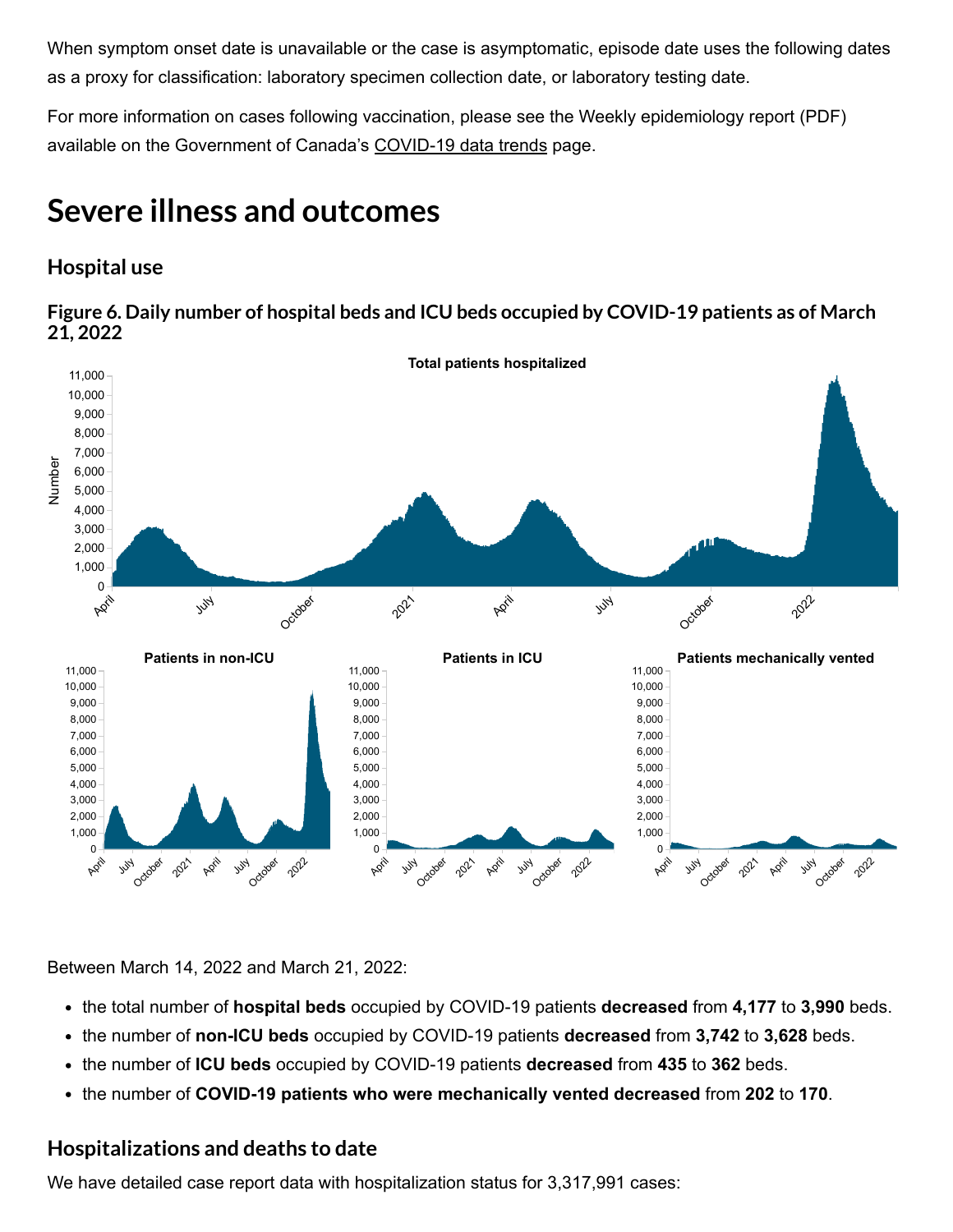- **140,130** cases **(4.2%)** were hospitalized, of whom:
	- **23,606 (16.8%)** were admitted to the ICU

The provinces and territories provided detailed case report forms for **36,923** deaths related to COVID-19.





#### **Figure 7b. Age and gender distribution of COVID-19 cases admitted to ICU in Canada as of [4](#page-28-2) March 25, 2022, 8 am EST (n=23,570 ) [1](#page-28-0)**

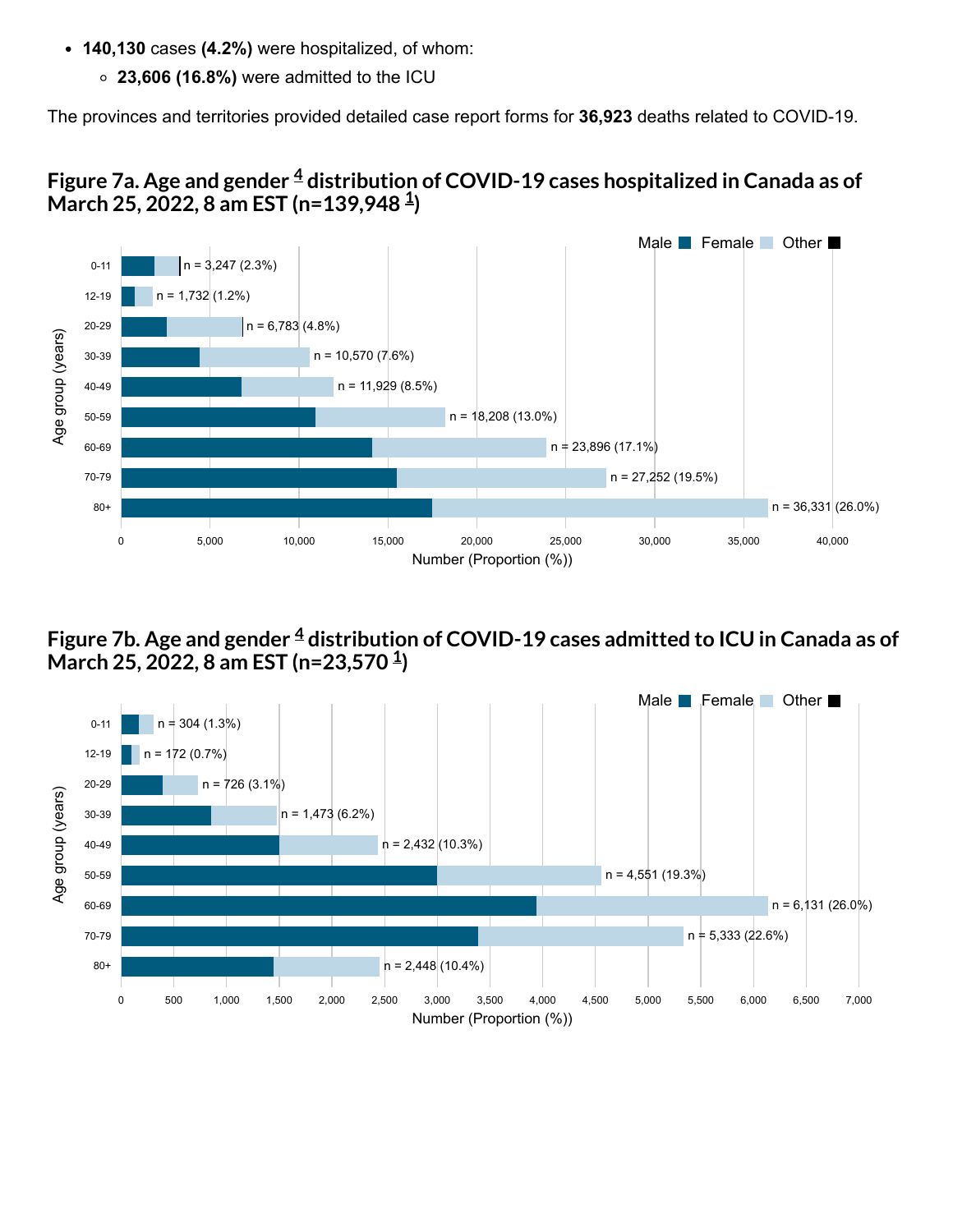#### **Figure 7c. Age and gender distribution of COVID-19 cases deceased in Canada as of March 25, 2022, 8 am EST (n=36,847 ) [4](#page-28-2) [1](#page-28-0)**



Data note: Figure 7 includes COVID-19 cases hospitalized, admitted to ICU, and deceased for which age and gender information were available. Therefore, some COVID-19 hospitalizations, ICU admissions, and deaths may not be included in Figure 7.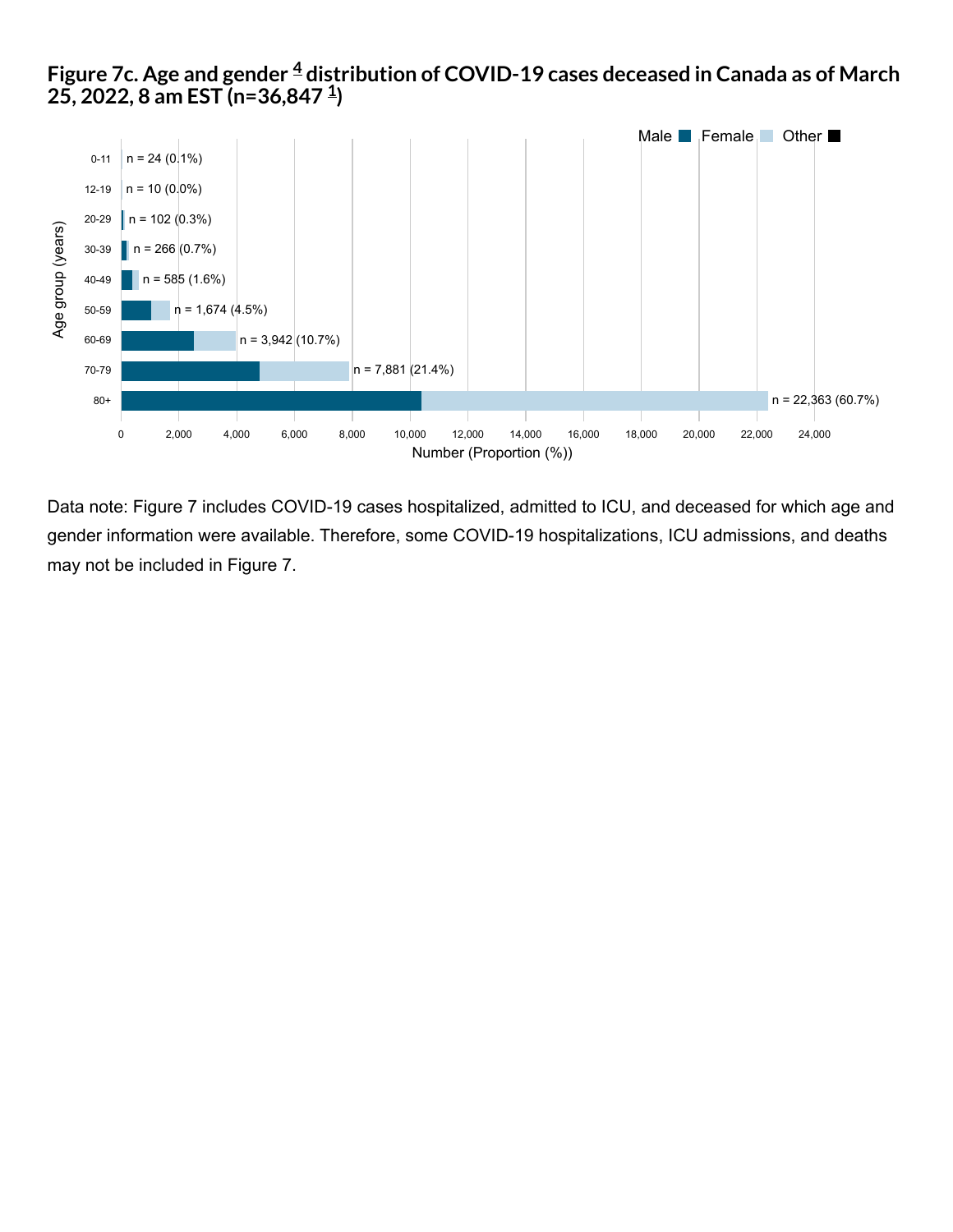Age and gender  $\frac{4}{5}$  $\frac{4}{5}$  $\frac{4}{5}$  distribution of COVID-19 cases hospitalized in Canada as of March 25, **2022, 8 am EST (n=139,948 ) [1](#page-28-0)**

| Age<br>group<br>(years) | <b>Number of cases with</b><br>case reports<br>(percentage) | <b>Number of male</b><br>cases<br>(percentage) | <b>Number of female</b><br>cases (percentage) | <b>Number of other</b><br>cases<br>(percentage) |
|-------------------------|-------------------------------------------------------------|------------------------------------------------|-----------------------------------------------|-------------------------------------------------|
| $0 - 11$                | 3,247(2.3%)                                                 | 1,839 (1.3%)                                   | 1,407 (1.0%)                                  | $1(0.0\%)$                                      |
| 12-19                   | 1,732 (1.2%)                                                | 735 (0.5%)                                     | 997 (0.7%)                                    | $0(0.0\%)$                                      |
| 20-29                   | 6,783 (4.8%)                                                | 2,537 (1.8%)                                   | 4,245 (3.0%)                                  | $1(0.0\%)$                                      |
| 30-39                   | 10,570 (7.6%)                                               | 4,404 (3.1%)                                   | $6,166(4.4\%)$                                | $0(0.0\%)$                                      |
| 40-49                   | 11,929 (8.5%)                                               | 6,743 (4.8%)                                   | 5,186 (3.7%)                                  | $0(0.0\%)$                                      |
| 50-59                   | 18,208 (13.0%)                                              | 10,889 (7.8%)                                  | 7,319 (5.2%)                                  | $0(0.0\%)$                                      |
| 60-69                   | 23,896 (17.1%)                                              | 14,070 (10.1%)                                 | 9,826 (7.0%)                                  | $0(0.0\%)$                                      |
| 70-79                   | 27,252 (19.5%)                                              | 15,450 (11.0%)                                 | 11,802 (8.4%)                                 | $0(0.0\%)$                                      |
| $80+$                   | 36,331 (26.0%)                                              | 17,464 (12.5%)                                 | 18,867 (13.5%)                                | $0(0.0\%)$                                      |

### Age and gender  $\frac{4}{}$  $\frac{4}{}$  $\frac{4}{}$  distribution of COVID-19 cases admitted to ICU in Canada as of March **25, 2022, 8 am EST (n=23,570 ) [1](#page-28-0)**

| Age<br>group<br>(years) | <b>Number of cases with</b><br>case reports<br>(percentage) | <b>Number of male</b><br>cases<br>(percentage) | <b>Number of female</b><br>cases (percentage) | <b>Number of other</b><br>cases<br>(percentage) |
|-------------------------|-------------------------------------------------------------|------------------------------------------------|-----------------------------------------------|-------------------------------------------------|
| $0 - 11$                | 304 (1.3%)                                                  | 164 (0.7%)                                     | 140 (0.6%)                                    | $0(0.0\%)$                                      |
| $12 - 19$               | 172 (0.7%)                                                  | 93 (0.4%)                                      | 79 (0.3%)                                     | $0(0.0\%)$                                      |
| 20-29                   | 726 (3.1%)                                                  | 389 (1.7%)                                     | 337 (1.4%)                                    | $0(0.0\%)$                                      |
| 30-39                   | 1,473 (6.2%)                                                | 850 (3.6%)                                     | 623 (2.6%)                                    | $0(0.0\%)$                                      |
| 40-49                   | 2,432 (10.3%)                                               | 1,497 (6.4%)                                   | 935 (4.0%)                                    | $0(0.0\%)$                                      |
| 50-59                   | 4,551 (19.3%)                                               | 2,992 (12.7%)                                  | 1,559 (6.6%)                                  | $0(0.0\%)$                                      |
| 60-69                   | 6,131 (26.0%)                                               | 3,932 (16.7%)                                  | 2,199 (9.3%)                                  | $0(0.0\%)$                                      |
| 70-79                   | 5,333 (22.6%)                                               | 3,381 (14.3%)                                  | 1,952 (8.3%)                                  | $0(0.0\%)$                                      |
| $80+$                   | 2,448 (10.4%)                                               | 1,439 (6.1%)                                   | $1,009(4.3\%)$                                | $0(0.0\%)$                                      |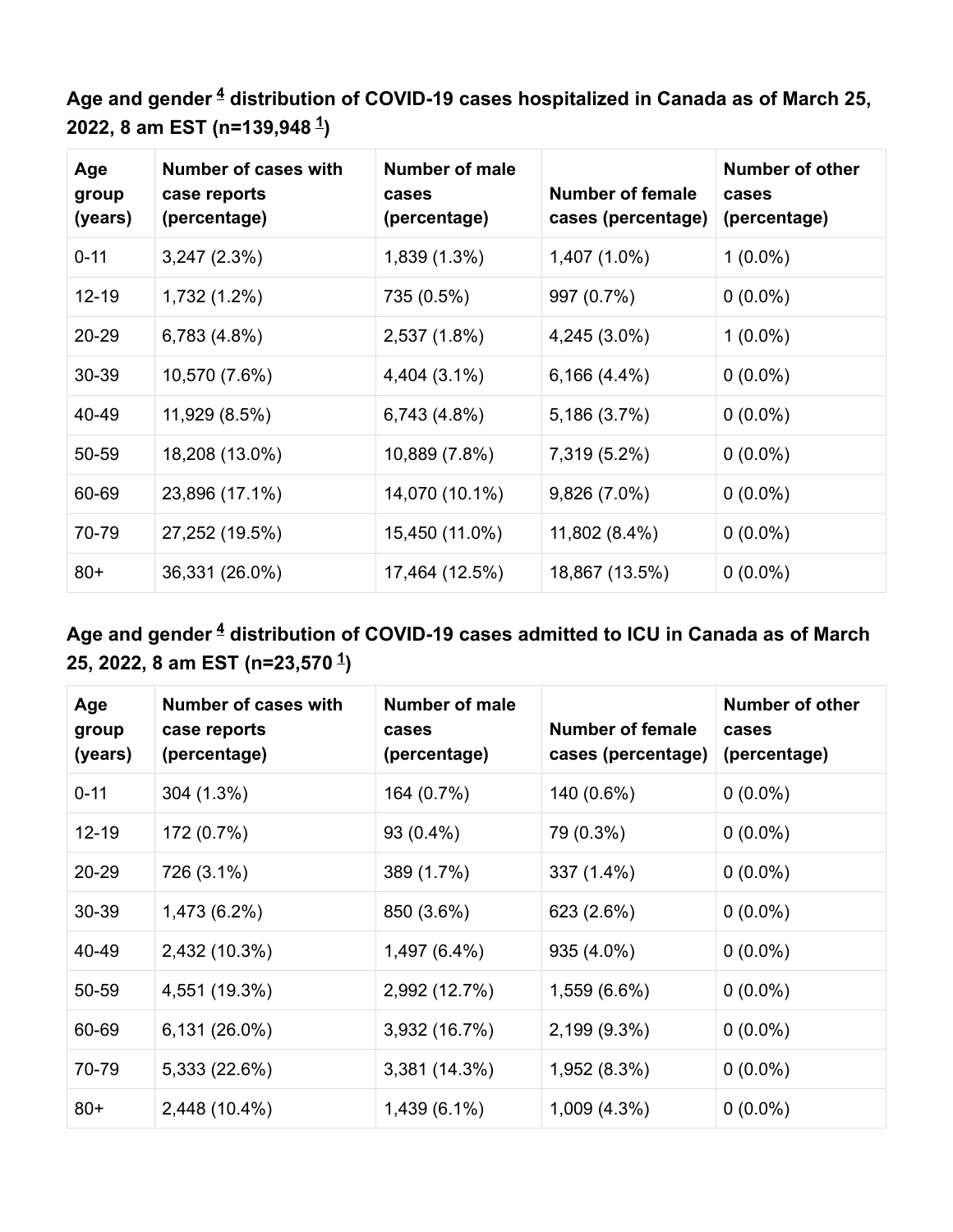Age and gender  $\frac{4}{5}$  $\frac{4}{5}$  $\frac{4}{5}$  distribution of COVID-19 cases deceased in Canada as of March 25, **2022, 8 am EST (n=36,847 ) [1](#page-28-0)**

| Age<br>group<br>(years) | Number of cases with<br>case reports<br>(percentage) | <b>Number of male</b><br>cases<br>(percentage) | <b>Number of female</b><br>cases (percentage) | <b>Number of other</b><br>cases<br>(percentage) |
|-------------------------|------------------------------------------------------|------------------------------------------------|-----------------------------------------------|-------------------------------------------------|
| $0 - 11$                | 24 (0.1%)                                            | 10 (0.0%)                                      | 14 (0.0%)                                     | $0(0.0\%)$                                      |
| $12 - 19$               | $10(0.0\%)$                                          | $5(0.0\%)$                                     | $5(0.0\%)$                                    | $0(0.0\%)$                                      |
| 20-29                   | 102 (0.3%)                                           | 62 (0.2%)                                      | 40 (0.1%)                                     | $0(0.0\%)$                                      |
| 30-39                   | 266 (0.7%)                                           | 167 (0.5%)                                     | 99 (0.3%)                                     | $0(0.0\%)$                                      |
| 40-49                   | 585 (1.6%)                                           | 364 (1.0%)                                     | 221 (0.6%)                                    | $0(0.0\%)$                                      |
| 50-59                   | 1,674 (4.5%)                                         | 1,029 (2.8%)                                   | 645 (1.8%)                                    | $0(0.0\%)$                                      |
| 60-69                   | 3,942 (10.7%)                                        | 2,502 (6.8%)                                   | 1,440 (3.9%)                                  | $0(0.0\%)$                                      |
| 70-79                   | 7,881 (21.4%)                                        | 4,784 (13.0%)                                  | $3,097(8.4\%)$                                | $0(0.0\%)$                                      |
| $80+$                   | 22,363 (60.7%)                                       | 10,388 (28.2%)                                 | 11,975 (32.5%)                                | $0(0.00\%)$                                     |